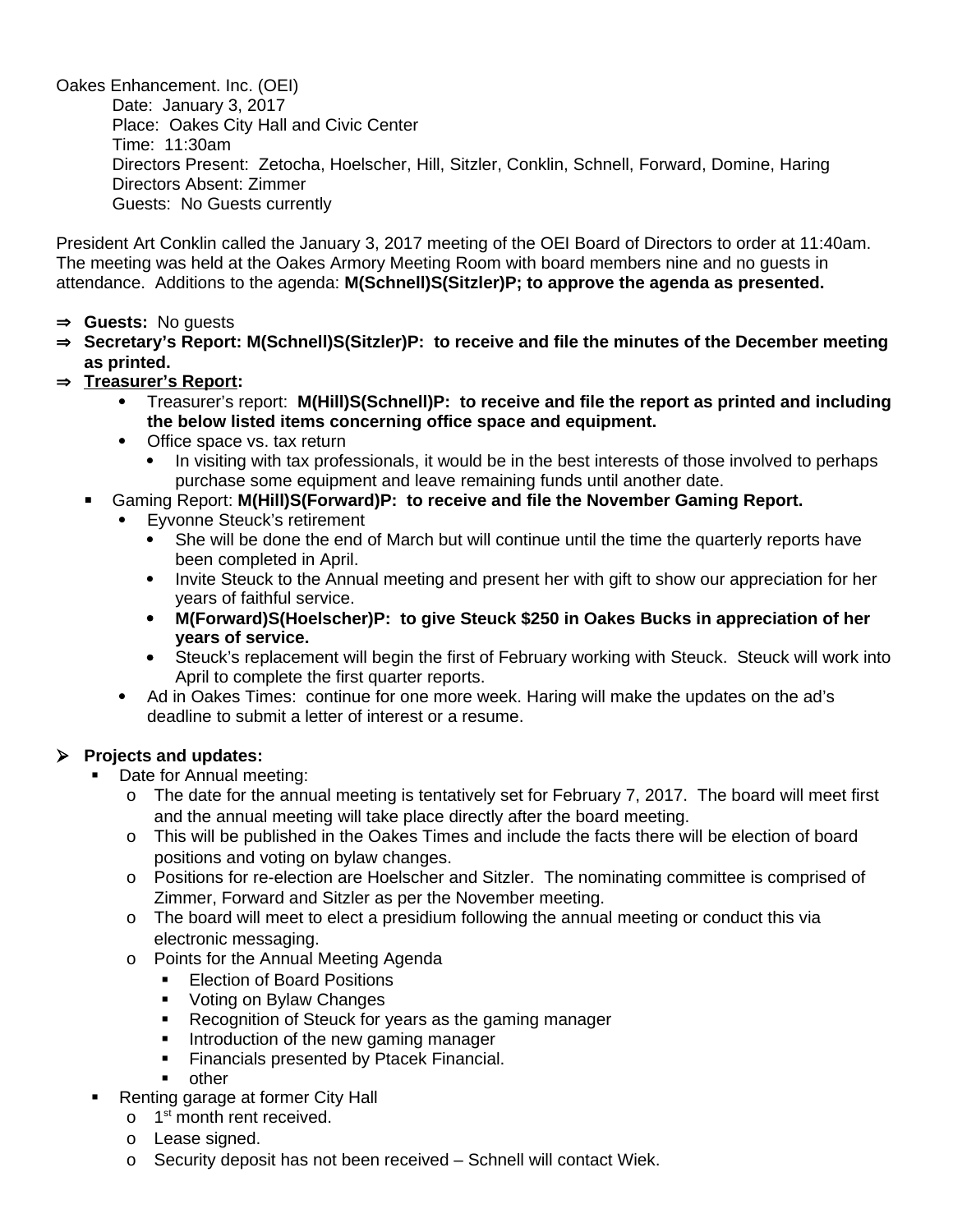- o Will start billing out utilities in January.
- Land in the industrial park Schumacker
	- o Schnell will meet with Schumacker concerning the purchase of a parcel of land for a shop and truck storage.
	- o The board decided on \$.10 per square foot for the 150X300 parcel only the parcel needs to be turned and expanded to eliminate a dead spot in the remaining surrounding land.
- Nominating committee work
	- o See Annual meeting above.
- New pole banners
	- o There are some changes taking place at the Chamber office.
	- o The files will be turned over to O'Brien and she will work with Community Development Director Haring and perhaps Deputy Auditor Zasha Johnson to develop and design new banners.
- Weather Station
	- o The component is being built and installation is targeted for March.

#### **Community Development Director Report**

- There are infrastructure improvements scheduled for the upcoming spring. Grants have been approved for these projects. Lagoon and lift stations.
- **Two new police officers have been hired.**
- **-** Dollar General has interviews scheduled for later in January.
- Casey's will once again be closing completely for another remodel project.
- The Bakery Shoppe is working through some issues and hopes to be up and running in the next couple of weeks.

#### **Business /keep in mind items.**

- Mention of the Bylaws review (Forward, Hill, Sitzler)
	- They are ready to be reviewed at the annual meeting for approval which will take place at the annual meeting.
	- **Sitzler will present for voting.**
- $\triangleright$  Testing site
	- No updates currently
- Good Samaritan Society Oakes
	- No updates currently
- $\triangleright$  Bakery updates
	- See update under the Community Development Directors report

There being no further business the meeting adjourned at 12:35 PM

Respectfully reported,

Audrey O'Brien, Secretary, Oakes Enhancement, Inc.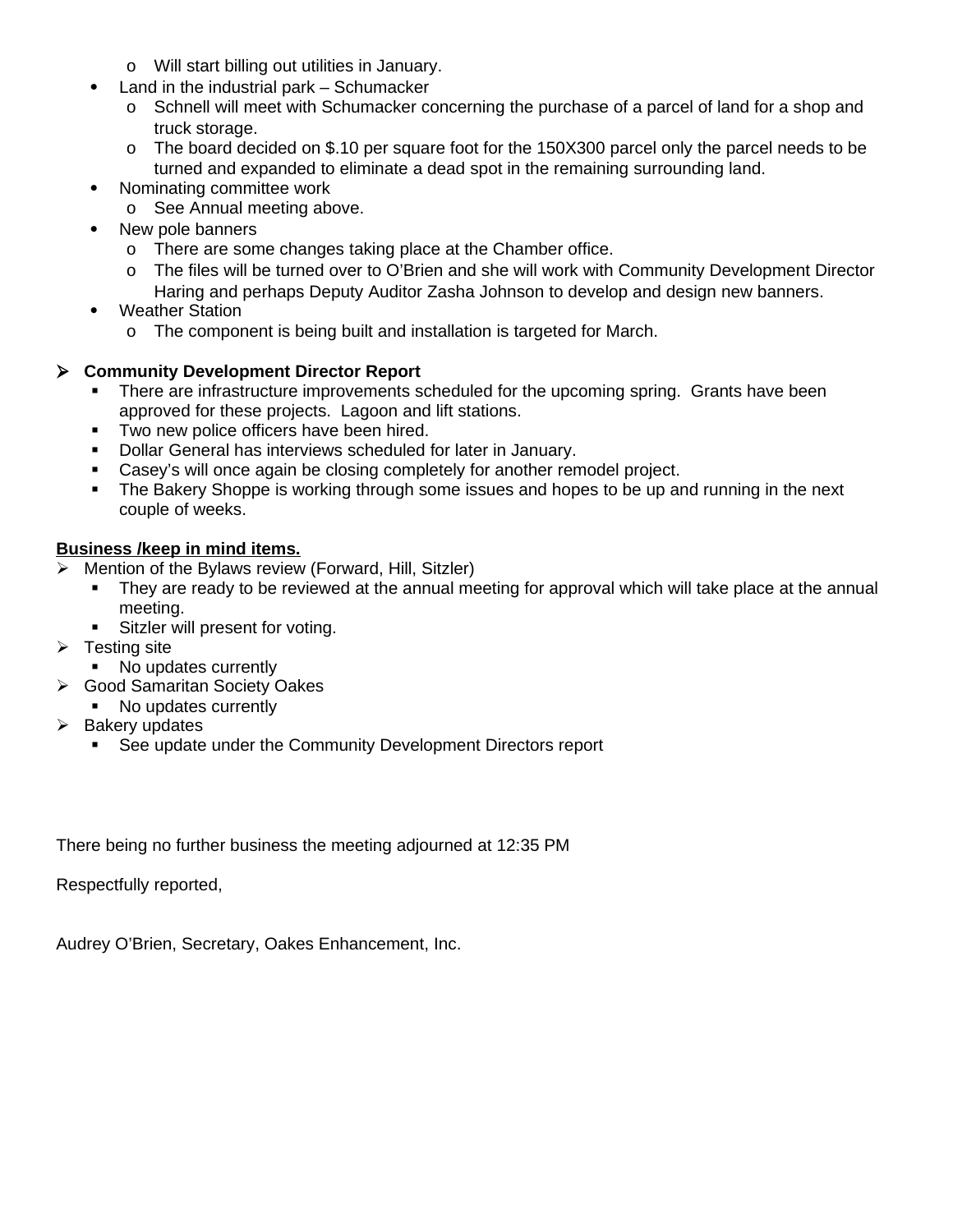Oakes Enhancement. Inc. (OEI) Date: February 7, 2017 Place: Oakes City Hall and Civic Center Time: 11:00am Directors Present: Zetocha, Hoelscher, Sitzler, Conklin, Forward, Haring, Zimmer Directors Absent: Hill, Schnell, Domine Guests:

President Art Conklin called the February 7, 2017 meeting of the OEI Board of Directors to order at 11:00am. The meeting was held at the Oakes Armory Meeting Room with 7 board members and no guests in attendance. The agenda for the annual meeting was reviewed.

- **Guests:** No guests
- **Karla Hoelscher** was thanked for her years of service to the community through her tireless work on the OEI Board. Her insight into projects brought much to the table. She was also giving invaluable advice on the job market. Karla decided not to seek another term on the board. She will be missed.
- **Secretary's Report: M(Sitzler)S(Zetocha)P: to receive and file the minutes of the January 2017 meeting as printed.**

### **Treasurer's Report:**

- Treasurer's report: **M(Forward)S(Hoelscher)P: to receive and file the report as printed.**
	- Gaming
		- Hiring replacement: Two applications
			- o Pam Waldner and Zasha Johnson
			- o Discussion ensued concerning both candidates.
			- o M(Sitzler)S(Zetocha)P: to offer the job to Zasha Johnson.
			- Roll call vote: Forward, No; Sitzler, Yes; Hoelscher, No; Zetocha, No
			- **o M(Forward)S(Hoelscher)P: to offer the job to Pam Waldner.**
				- **Roll Call Vote: Hoelscher, Zetocha, Forward, Sitzler all voted yes.**

#### **AT THIS TIME, THE BOARD MEETING ADJOURNED TO HOST THE ANNUAL MEETING**

- December Report: the report was reviewed and received.
- Games for  $4<sup>th</sup>$  quarter 2016 have been reviewed.
- Fund requests
	- o Blind Association: consensus was to not fund this request.
	- o OCH Foundation
	- o M(Forward) to fund Oakes Community Hospital Foundation in the amount of \$500. The motion failed for lack of a second.
	- **o M(Sitzler)S(Forward)P: To fund the Oakes Community Hospital Foundation in the amount of \$2,500.**

#### $\bullet$

### **Projects and updates**

- Annual meeting
	- See annual meeting minutes.
- Recreational hookups: April Haring reporting
	- A third request has been made by Dave Novak.
		- A map of where his proposed site would be located was circulated.
	- Paul Roney
		- Proposed site in Huebner Mobile Home Park
	- Brian Christenson
		- Proposed site: Weiss Mobile Park
- o The decision of the board
	- These projects should have approval of the city and zoning regulations should be adopted and put in place.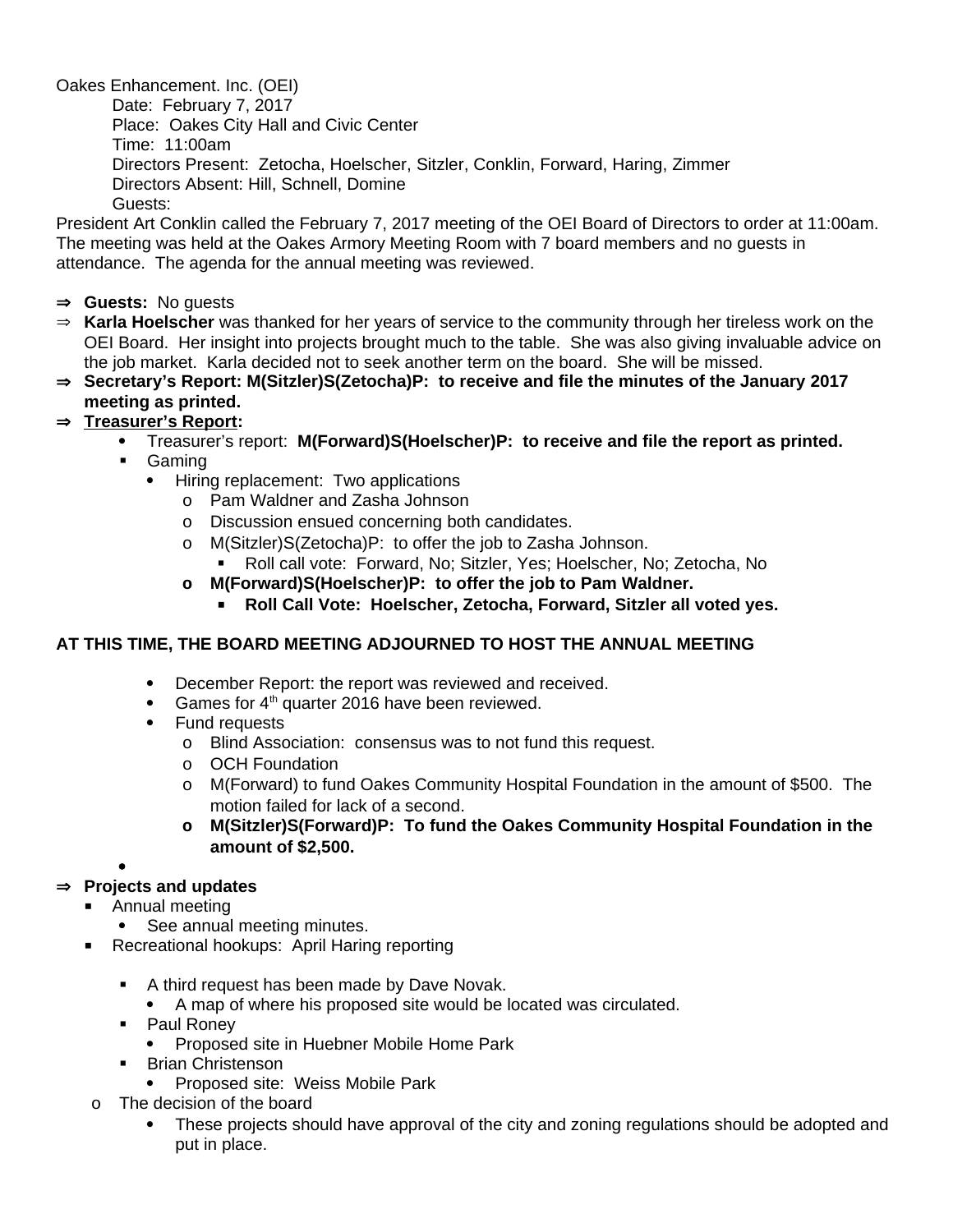- If they are going to request funding, they should put together a business plan and approach OEI.
- o RV Dumping site
- **Renting garage at former City Hall**
- o Lease and utilities: Lease payments received for December and January. Not February or the utilities
- o Security deposit: this has not been received.
	- Social Services office space in former City Hall
		- The rental amount decided upon for the offices would be \$675 per month for the two spaces and would include utilities and some upgrades,
		- This fee is based upon.,60 to \$.75 per square foot.
	- Land in the industrial park Schaumacker
		- Schnell gave Schumacker the information concerning purchase he was to discuss with his wife but did not get back to Schnell.
	- Pole Banner report
		- Haring, Johnson, and O'Brien are taking over this project working with the City crew whom we depend upon for putting up the banners.
	- Weather Station
		- Waiting for parts and service hopefully in March
- $\Rightarrow$  **Community Development Director Report:** completed during the meeting.

### **Clarification:**

- The Oakes Area Chamber of Commerce has been hosting meetings to determine the future direction of the organization.
- Clarification for those present was that the City, Chamber and OEI should work together but not combine and be together.

#### **Business /keep in mind items.**

- $\triangleright$  Testing site
	- No updates currently
- Good Samaritan Society Oakes
	- No updates currently
- $\triangleright$  Bakery updates
	- $\blacksquare$  To be opening soon.
- $\Rightarrow$  Final order of business for the day was to elect a new executive committee:
	- **M(Sitzler)S(Forward)P: to elect Schnell as President, Forward as Vice President, and Zetocha as Treasurer.**

There being no further business the meeting adjourned at 12:45 PM

Respectfully reported,

Audrey O'Brien, Secretary, Oakes Enhancement, Inc.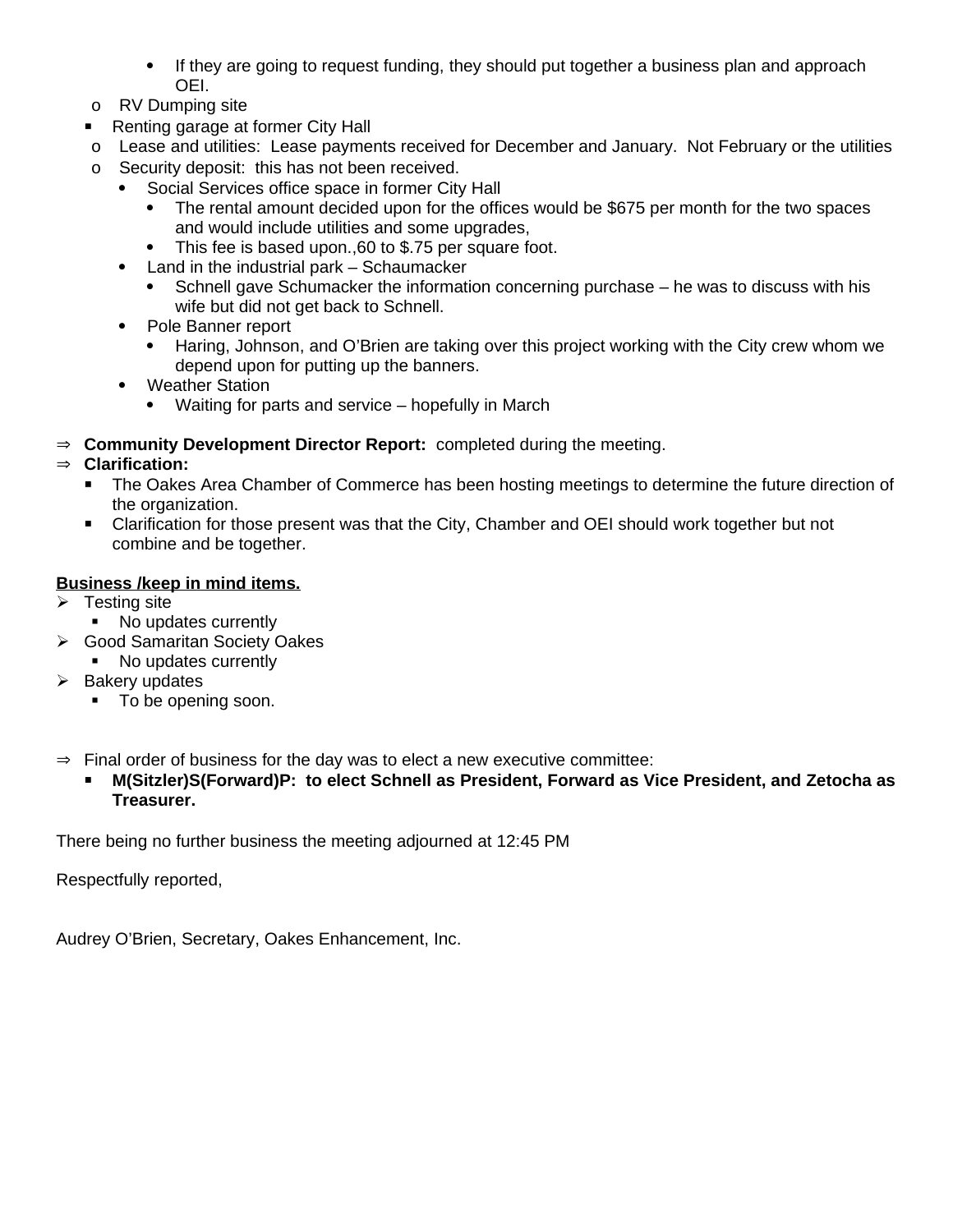

Oakes Enhancement. Inc. (OEI) Date: March 14, 2017 Place: Oakes City Hall and Civic Center Time: 11:00am Directors Present: Thompson, Schnell, Hill, Conklin, Domine, Haring, Zimmer, Zetocha, Sitzler, Directors Absent: Forward Guests: Oakes Area Chamber of Commerce, Dave Novak

President Gary Schnell called the March 14, 2017 meeting to order at 11:30am. The meeting was held in the south room of the former armory with nine directors and five guests present.

Representatives of the Oakes Area Chamber of Commerce were called upon to present.

- $\Rightarrow$  Guests (Chamber of Commerce board members: Undem, Gemar, Praska, Sundby, Novak)
	- Oakes Area Chamber of Commerce
		- The Chamber of Commerce is currently working without a manager.
		- Scope of the Chamber: Tourism, Civic, Commerce
		- Want the person hired to be full time with benefits.
		- Incorporate a volunteer data base.
		- Calculate the numbers to run the office was \$50,000.
		- Need to become self-sufficient.
		- Not offering specific value to the membership
		- Multiple levels of membership
		- Seeking help with finding the funds to support this endeavor.
		- Whose roll is what -- do not want to tie into economic development but collaborate.
		- OEI has committed to assist for three years once the business plan is received and approved.

#### **Secretary's Report:**

 **M(Conklin)S(Hill)P: to receive and file the minutes of the February Board and Annual Meeting as presented and printed.**

#### **Treasurer's Report:**

- Treasurer's report
	- **M(Sitzler)S(Zetocha)P: to receive and file the Treasurer's Report as printed**
- Determine who will be signing on accounts for the upcoming years.
	- **M(Sitzler)S(Hill)P: to have the following people sign on accounts for OEI at Starion, First State Bank and First Community Credit Union: Gary Schnell, John Zetocha, Art Conklin, and Audrey O'Brien. (Accounts include Business Checking, Charitable Trust, Savings, CD's, and the like)**
	- **These people will be able to transact business, open accounts, invest in CD's and such on behalf of OEI.**

#### Gaming

- Salary for Pam Waldner
	- History: Steuck: 2003 went from \$25 to \$30 per day: 2008  $\omega$  \$31.50 per day: 2010  $\omega$  \$35 per day; 2011 @ \$40 per day, 2013 @ \$45 per day; 2015 @ \$50 per day.
	- **M(Sitzler)S(Thompson)P: to offer Waldner \$35 per day with a review in 6 months.**
	- **M(Sitzler)S(Conklin)P: to set up a Gaming Expense Savings Account. Monies from the Gaming Expense checking account would sweep to the above listed account when the balance became higher than \$10,000.**
- January Report: The January Gaming report was reviewed and received for filing.
- Who do you want signing on the Gaming Accounts?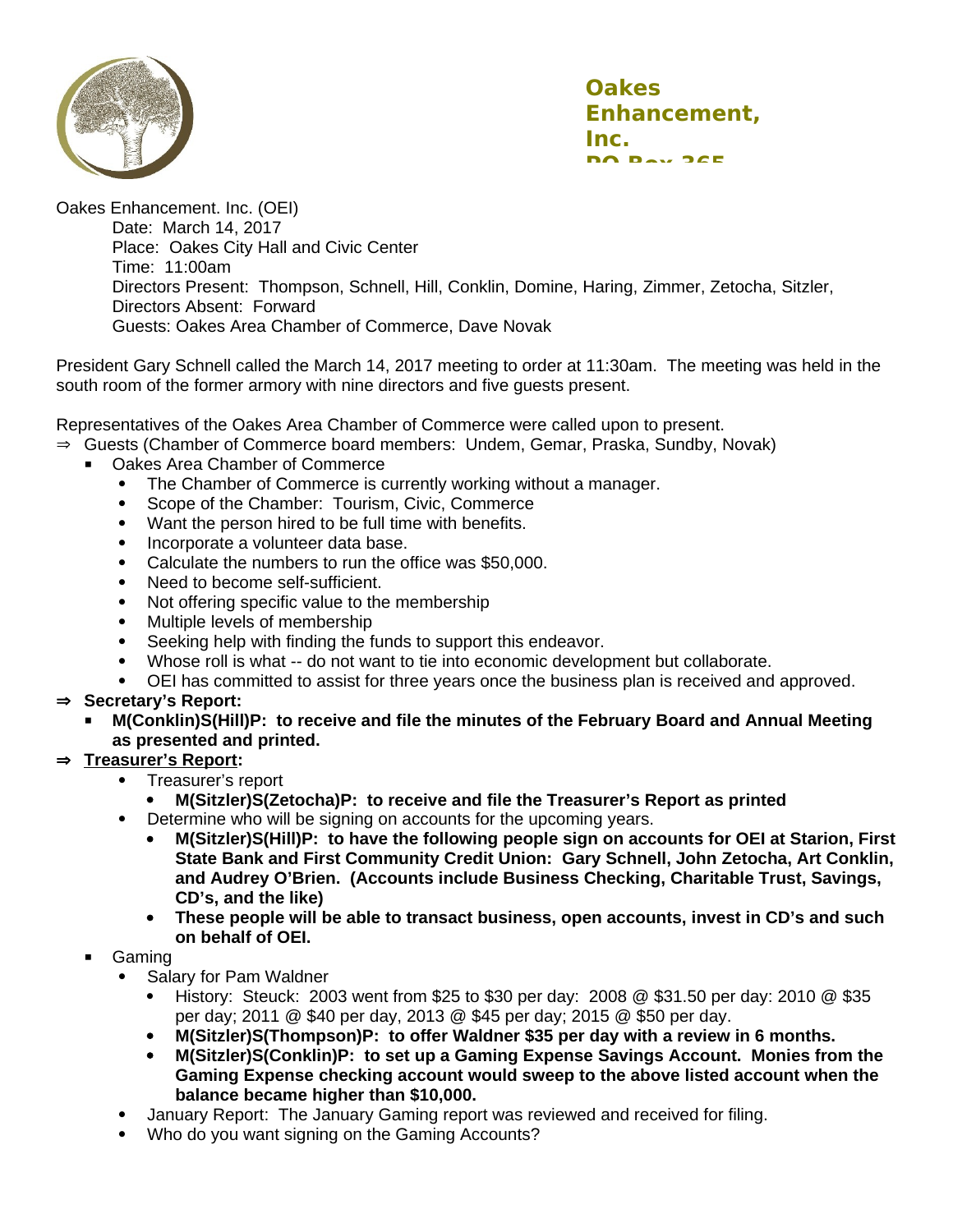- **Signing on the Gaming Expense Account will be Pamela Waldner, Gary Schnell, John Zetocha, Art Conklin, and Audrey O'Brien.**
- Tickets for the Oakes Community Foundation Casino Night.
	- With the donation to the Foundation OEI was granted 8 tickets. They are available for board members. Please contact Audrey.

# **Projects and updates**

- Recreational hookups: these do not create jobs, but they do fulfill a need.
	- o Dave Novak: RV Park by Westside Park
		- Dave is investigating this plan further.
	- o Paul Roney
		- **Proposed site in Huebner Mobile Home Park**
		- **Would like to have 15 spots.**
		- Did not have a business plan yet.
		- **Need estimates on the work.**
		- **•** Open seasonally -- not open during the winter months.
		- **Paul's question is will OEI be able to assist.**
		- No action until approved by the City.
	- o Brian Christenson
		- **Proposed site: Weiss Mobile Park**
		- Christenson has not gotten back to the Community Development Director
	- o
	- o RV Dumping site
		- Site will be installed by the city garage/shops.
- Renting garage at former City Hall
	- o Garage Lease and utilities
		- **Schnell reported Wiek will be sending in two payments.**
		- Current Billing: \$1,512.56
			- Jan. Utilities: \$176.18 -- Feb. Utilities: \$237.60 Mar. Utilities: \$198.78
			- Security deposit: \$200
			- Rent: February: \$350
			- Rent: March: \$350
			- **Total owed: \$1,512.56**
	- o Rental of Former Police Department Room
		- Quote given: \$.70 per square foot for 450 square feet: \$315 plus utilities.
		- Offer \$400 per month which included \$85 monthly for the utilities.
- Land in the industrial park Schaumacker
	- o Going to pass on this for now.
- Pole Banner report
	- o Pole banners have been designed and quotes received.
	- o Ordering 11 of each design: \$1770 which includes shipping.
	- o Haring will investigate what is called AB sided banners to see if there is a cost difference.
- Weather Station
	- o Paid for and should be installed this month.

### **Community Development Director Report**

- Construction for summer  $=$  lagoons
- **Main lift station being moved to town.**

### **Business /keep in mind items.**

- $\triangleright$  Testing site
	- Kelly Cooper is managing this dividing his time between here and Forman.
- **► Good Samaritan Society Oakes** 
	- No updates currently
- $\triangleright$  Bakery updates: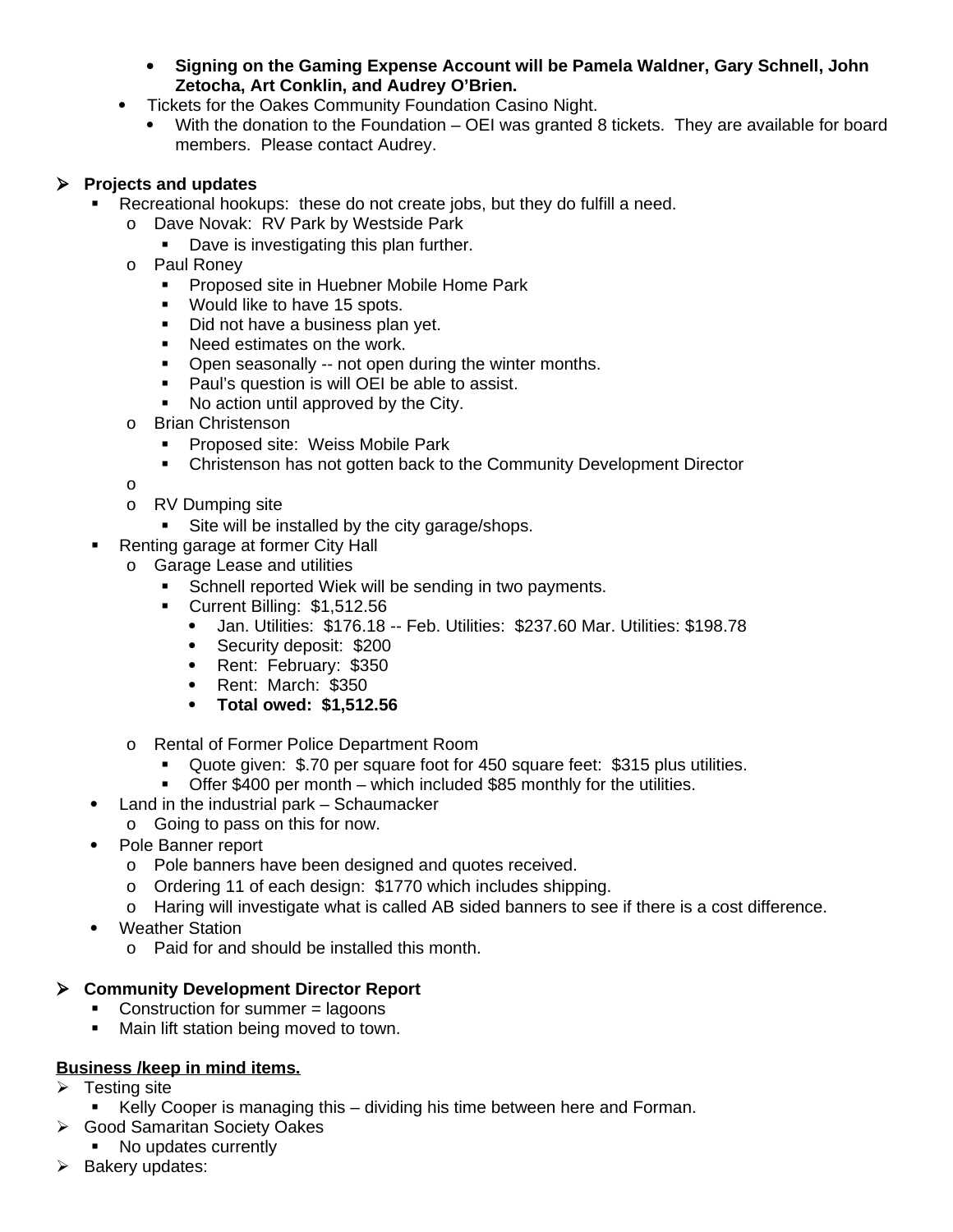- **Up and running and seemingly successful**
- From Steve Dahlstrom -- the CD secured loan with Kelsen's is being paid monthly so as not to tap into these secured funds.
- $\Rightarrow$  Shawn Ulmer is looking for financing some proposals Would OEI be willing to do an interest buydown if he receives and SBA loan? Wanting to buy out the contract on Total Home. \$22,000 to \$25,000 in interest. Employs 3 to 4 people.

There being no further business, the meeting adjourned at 1:05pm

Respectfully reported,

Audrey O'Brien, Secretary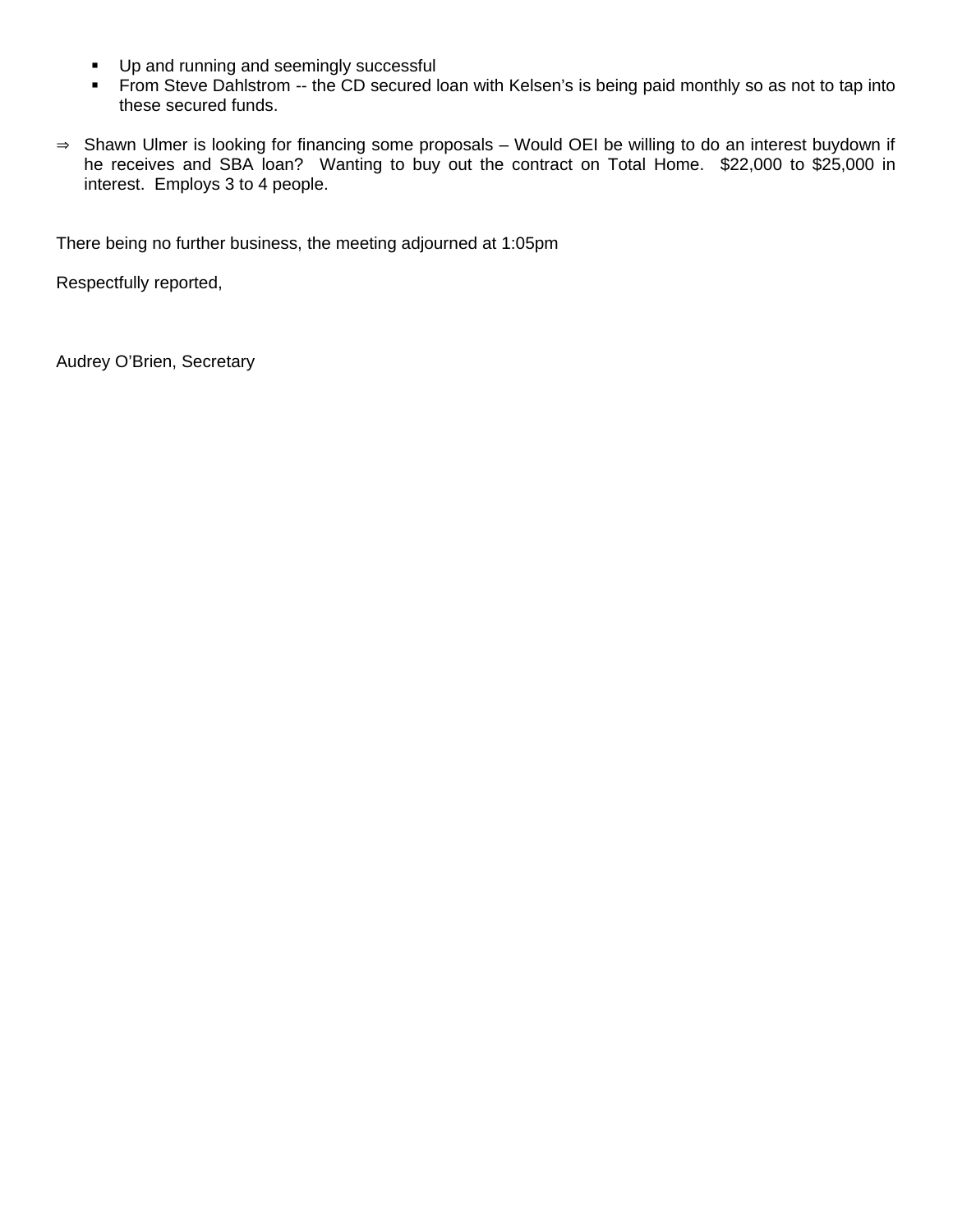The minutes for April 2017 are lost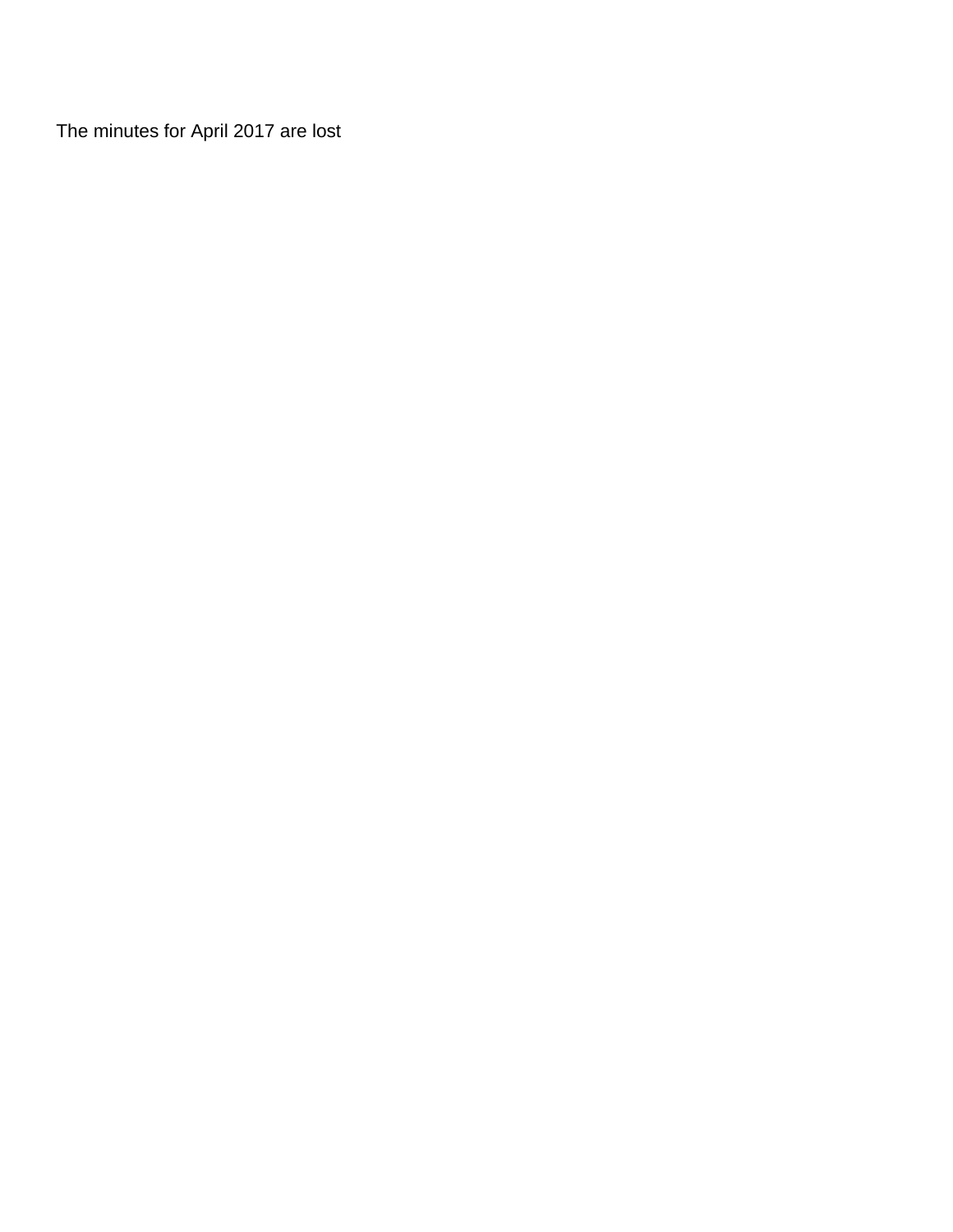



Oakes Enhancement. Inc. (OEI) Date: May 2, 2017 Place: Oakes City Hall and Civic Center Time: 11:30am Directors Present: Thompson, Schnell, Conklin, Domine, Sitzler, Haring, Directors Absent: Hill, Zetocha, Forward, Zimmer Guests: Cindy Bagley, Tara and Alyx Schmitz

President Gary Schnell called the May 2, 2017 meeting to order at 11:30am. The meeting was held in the south room of the former armory with six directors and 3 guests present.

#### **Guests:**

#### **Alyx Schmitz**

- Wants to add a mural to the side of Sweets 'N Stories<br>• Making it a community event soliciting volunteers from
- Making it a community event soliciting volunteers from the community
- Goal is to have it completed by Irrigation Days in June
- Alyx would like to receive some funding for this program:
- Cost analysis for materials: estimate would be approximately \$1,500.
- **M(Sitzler)S(Domine)P: to gift this project \$500 towards the mural project from gaming funds running through the DSLRA.**

#### **Cindy Bagley**

- Cindy has a desire to provide memory care in the community.
- Cindy has done her homework on this issue.
- Currently Cindy wanted the group to know what she is working on which is to open a memory care facility in Oakes === either at the Samaritan Center or another location -- Basic Care, Memory Care
- OEI is interested in this project and would participate in some fashion.

### ⇒ Secretary's Report:

**M(Sitzler)S(Thompson)P: to receive and file the minutes of the April meeting.** 

### **Treasurer's Report:**

- Treasurer's report
	- **o M(Conklin)S(Domine)P: to receive and file the treasurer's report.**
	- Fund request from Bear Creek Roughriders
		- **o M(Conklin)S(Sitzler)P: to donate \$500 to the Bear Creek Roughriders with funds coming from the Charitable Trust.**

 $\bullet$ Gaming

- March Report
- $\bullet$  $1<sup>st</sup>$  quarter review completed:

### **Projects and updates**

- Harris Machine: Flex Pace program for Harris Machine Company
	- o No Job creation required.
	- o Purchasing 2 robotic welders
	- o \$325,000 -- 5-year loan -- local part: \$10, 269.
	- o With problems finding welders this would assist with the production.
	- **o Motion to have Starion move forward with this project was put before the group with four yes votes and one nay.** (concrete figures are needed by OEI)
	- o Harris might be willing to pay off some of their current interest buydowns to assist in facilitating this new project.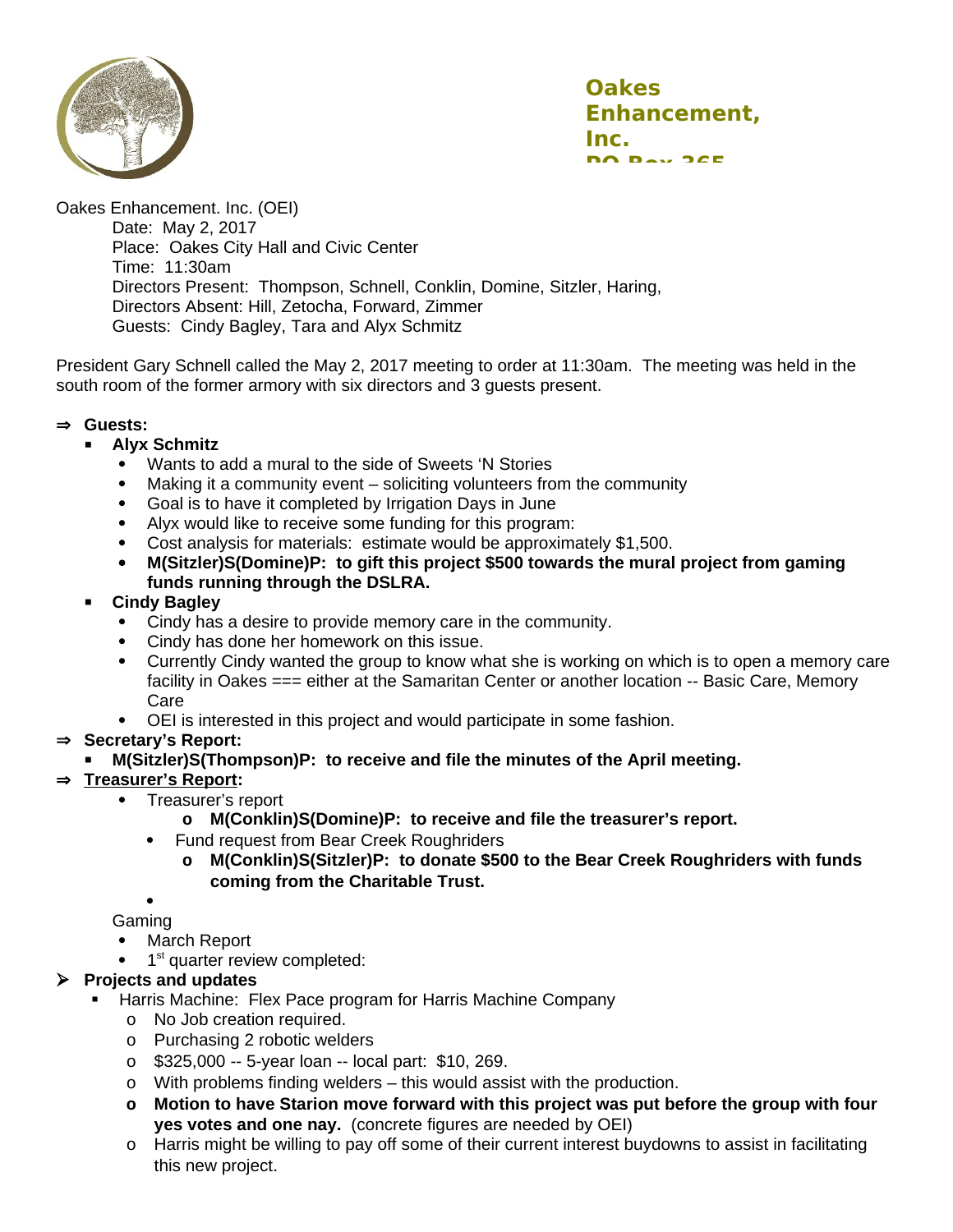- **Total Home Purchase by Shawn Ulmer** 
	- o Had committed to assist in the past.
	- o Does not qualify for Flex Pace since it has been 3 years –
	- o Tabled until the next meeting when more members can be present.
- Recreational hookups
	- o Paul Roney is not interested at this time.
	- o Christenson is moving forward but may not require any funding.
- Renting garage at former City Hall: currently owing \$1,956.18
	- o Garage Lease and utilities
		- Billings go out monthly.
- Golf Course Proposal
	- o No action on this proposal
- Oakes Area Chamber of Commerce
	- o Still needing to approach other entities to seek out funding.
	- **o Motion on the floor to grant the Oakes Area Chamber of Commerce startup funding for the updated chamber position. This would be a scaled decrease in percentage of revenue over three years starting at 30% the first year, 25% the second year and 20% the third year. The dollar amount would be determined by the tax revenue allotted OEI from the previous year.**
- Oakes American Legion
	- **o M(Conklin) S(Sitzler)P: to assist the Legion with a donation of \$5,000 with funds from the Charitable Trust Gaming account.**
- Weather Station
	- o Phase one completed.
	- o Checking with the adjusters

# **Community Development Director Report**

Reported throughout the meeting.

### **Business /keep in mind items.**

- Testing site
- Good Samaritan Society Oakes
	- Note: see comments by Bagley at the beginning of the meeting

There being no further business, the meeting adjourned at 1:00pm

Respectfully reported,

Audrey O'Brien, Secretary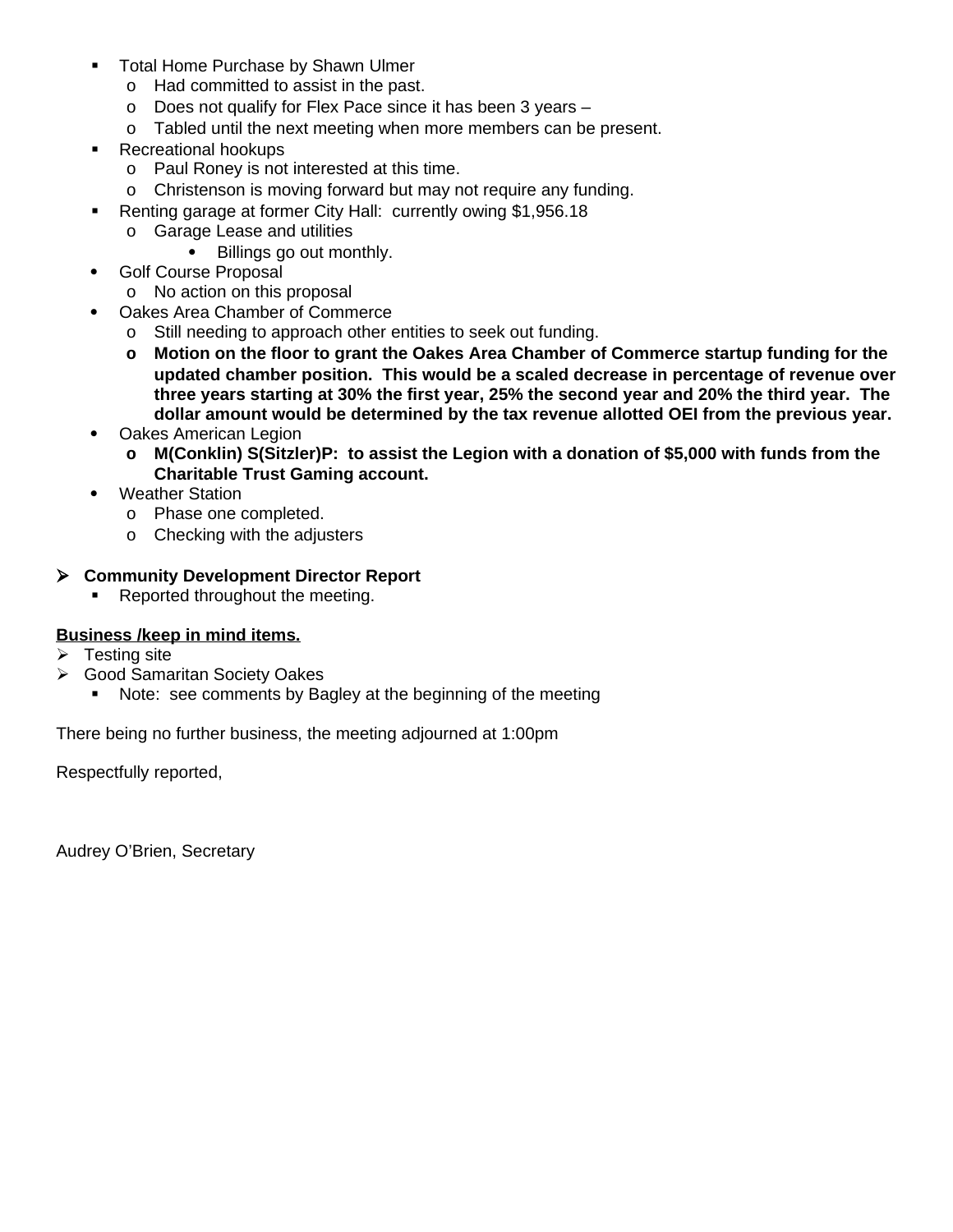

Oakes Enhancement. Inc. (OEI) Date: June 6, 2017 Place: Oakes Community Center Time: 11:30am Directors Present: Thompson, Schnell, Hill, Conklin, Forward, Domine, Haring, Zetocha, Sitzler, Directors Absent: Zimmer Guests: None currently

President Gary Schnell called the June 6, 2017 meeting of the OEI Board of Directors to order at 11:35am. The meeting was held at the Oakes Community Center with nine directors present.

- $\Rightarrow$  Guests: No quests for today
- **Secretary's Report:**
	- **M(Sitzler)S(Thompson)P: to receive the Secretary's report for filing.**

## **Treasurer's Report:**

- Treasurer's report
	- **M(Hill)S(Zetocha)P: to receive the Treasurer's report for filing.**
	- CD at First Community Credit Union
		- **o M(Conklin)S(Hill)P: to leave this CD at FCCU and renew for 24-month time frame.**
	- Fund request OHS Music Department o Tabled for additional information.
	- Billing from the Nursing Program with Good Samaritan Society
		- o O'Brien will contact Mr. Carda again to get information on the program and its viability.

Gaming

• The April Gaming Report was reviewed.

## **Projects and updates**

- Cindy Bagley
	- o Updates on her proposal to Good Sam
		- Good Sam from Sioux Falls communicated with Cindy and said they were not interested in her proposal at this time, but she is supposed to keep in contact with them on a regular basis.
- **-** Harris Machine: Flex Pace program for Harris Machine Company
	- o No Job creation required.
	- o Purchasing 2 robotic welders
	- o Work continues this proposal.
	- o Perhaps a meeting at the plant might be a good thing to witness the operation.
	- o The amounts first proposed have increased.
	- o
- **Total Home Purchase by Shawn Ulmer** 
	- o Had committed to assist in the past.
	- o Looking into different ways to finance as Flex pace will not work.

o

- Sitzler proposal for using the Former City Hall space
	- o Oakes Food Pantry, Dickey County Social Services, Business incubator, Tornado Watch, and the like
		- OEI would no longer have the building for sale but just own and maintain and allow the above entities to utilize the building at a very low rate.
		- **Sitzler had done research on the cost to maintain the facility.**
		- It appears this is agreeable to the group.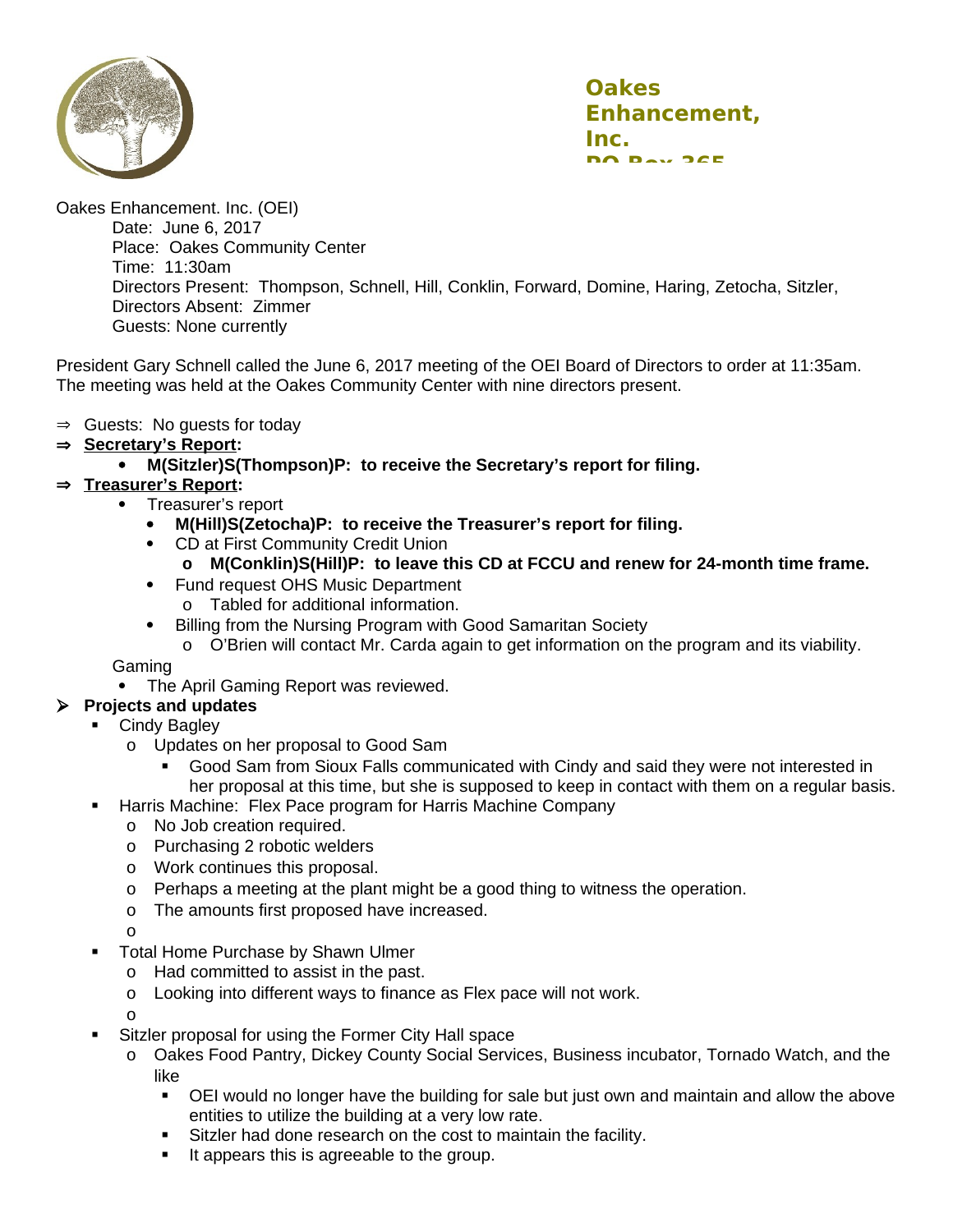- o
- o **M(Conklin)S(Sitzler)P: to utilize the former city hall building to house a variety of entities drawing up 5-year lease agreements with rent based upon ability to pay.** More details will be worked out in the future.
- o M(Sitzler) but the motion was withdrawn for lack of details.
	- The essence of this motion involved leasing the building to the Oakes Ministerial Association who will oversee rental of the facility and in the rental agreements there will be a clause included that the building remains on the market and if sold renters would have 90 days to vacate and find a new location.
		- Community Development Director
			- o Mental Health Counseling proposal by Haring
				- In consultation Sylvia Carlson who has been involved with facilities like the one Cindy Bagley has been visioning.
				- Concerns with a mental health facility if open to all ages is involvement of these clients in the school system.
- Bakery Shoppe
	- o Is there a sticker price on the business: Currently there is not a price on the business?
- o If someone comes forward to purchase, a flex pace buydown will probably be forthcoming for OEI.
- Renting garage at former City Hall: currently owing \$1,956.18
	- o Garage Lease and utilities
		- Did not send a May billing as I did not know if he was still in residence.
		- O'Brien will bill again and not include rent for May.
- Weather Station
	- o Phase one completed.
	- o Another adjuster is being sought.

## **Community Development Director Report**

 There is a discussion going on concerning setting up a fund to assist with tuition for young students to complete college course work and return to the community to work.

# **Business /keep in mind items.**

- $\triangleright$  Testing site
- ▶ Good Samaritan Society Oakes: see above.
- Oakes Area Chamber of Commerce
	- Moved to a new location.
	- **Taking applications until June 15th**
- **Recreational Vehicle site: Christenson** 
	- **Work is going to start work on this facility.**

There being no further business, the meeting adjourned at 12:40 pm

Respectfully reported,

Audrey O'Brien, Secretary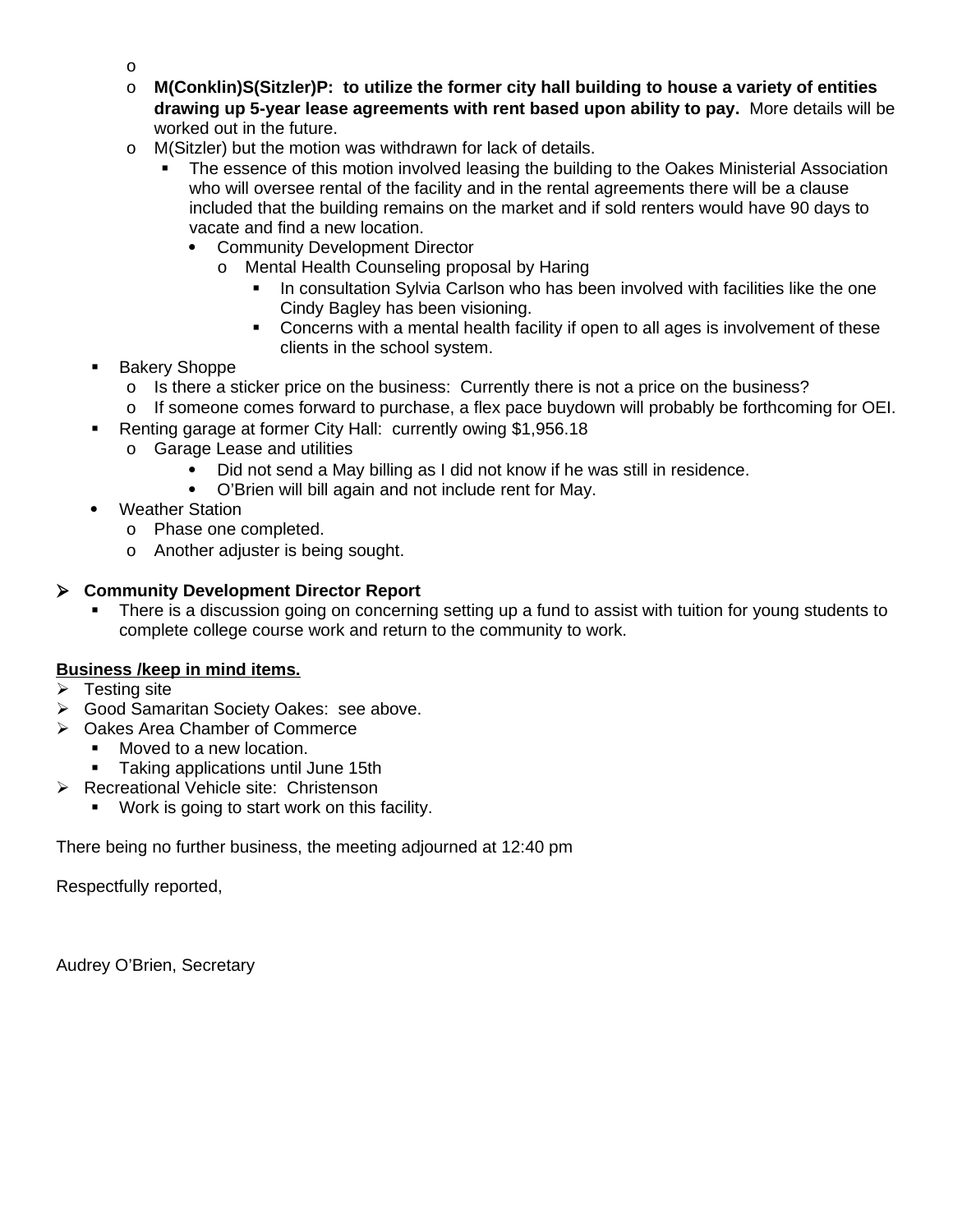

Oakes Enhancement. Inc. (OEI) Date: July 11, 2017 Place: Oakes Community Center Time: 11:30am Directors Present: Thompson, Schnell, Hill, Conklin, Forward, Domine, Haring, Zetocha, Sitzler, Directors Absent: Zimmer Guests: Austin and Lynee English, Dorothea Rath and Kathy Sitzler

President Gary Schnell called the July 11, 2017 meeting of the OEI Board of Directors to order at 11:35am. The meeting was held at the Oakes Community Center with nine directors present. **⇒** Guests:

- **Guests from the Oakes Food Pantry** 
	- Rev. and Mrs. English, Dorothea Rath and Kathy Sitzler
		- Having the food pantry in the former City Hall would be very convenient no steps.
		- Paying \$50 \$75 per month
		- Insurance issues -- April will check.
	- Social Services
		- Does not want to pay rent initially.
	- The Oakes Food Pantry will oversee sub leasing the remainder of the facility.
	- Upkeep and maintenance will be up to the Food Pantry.
	- Tornado Watch
		- Need a space for overflow inventory.
	- **Motion (Sitzler)S(Conklin)P: OEI lease the former city hall building to the Oakes Food Pantry changing from a five-year lease to a three-year lease at \$600 per year.**
	- **Motion (Sitzler)S(Domine)P: OEI to make a three-year commitment to donate \$10,000 per year to the Oakes Area Food Pantry with 2017 being pro-rated for this first year of the commitment. Funds coming from Charitable Gaming as they are a 501 C-3.**
	- Sitzler will contact Paradis Law about drawing up the lease agreement.
	- The Oakes Food Pantry will draw up sub lease agreement.
- **Secretary's Report:**
	- **M(Conklin)S(Hill)P: to receive the Secretary's report for filing.**
	- Thank yous from the Oakes Area Chamber of Commerce and the Dickey County Fair were passed around.

#### **Treasurer's Report:**

- Treasurer's report
	- **M(Domine)S(Thompson)P: to receive the Treasurer's report for filing.**
	- Bank of North Dakota statements for Kustom Machine and Harris Industries
	- O'Brien has been in contact with Mr. Carda at the Good Samaritan Center Oakes concerning the nursing program. He is waiting for information from Wahpeton and will pass this along as soon as it is received.
	- CD at First Community Credit Union
		- o Will check rates when available after July 20th.

Gaming

- May Report was reviewed.
- April/May/June game reviews will be completed when the tickets are available.

#### **Projects and updates**

- Tiny Tornadoes: John Zetocha
	- o Seem to be keeping on top of client payments and collecting on non-payment.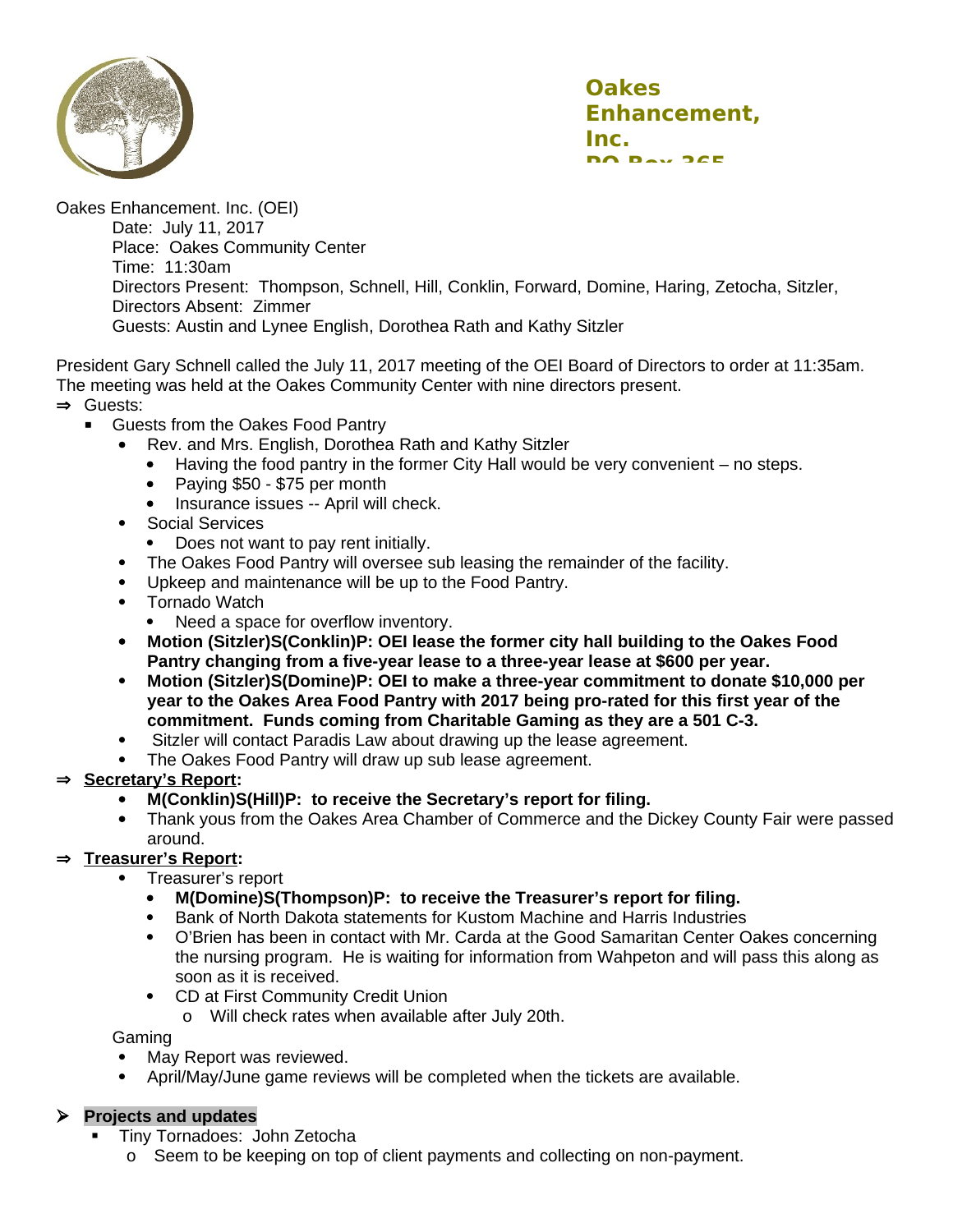- o Good job at keeping their board informed.
- **Tornado Watch: Becki Thompson** 
	- o Tornado Watch -- backpack program about 20 per weekend are packed during the school year.
	- o Organize a meal for the holidays.
	- o Clothing and athletic needs
- **Sitzler proposal for using the Former City Hall space: See above.** 
	- o Oakes Food Pantry, Dickey County Social Services, Business incubator, Tornado Watch,
- Renting garage at former City Hall: currently owing \$1,956.18
	- o Garage Lease and utilities
		- A letter/ billing was sent following the June meeting. No response to date
		- Schnell will check with Mr. Wiek.
- **-** Harris Machine: Flex Pace program for Harris Machine Company
	- o A meeting/tour was held at the Harris Machine facility on June  $28<sup>th</sup>$ .
	- o Starion has secured approval for the program updates but no dollar amounts have yet been decided upon
- **Total Home Purchase by Shawn Ulmer** 
	- o Domine is working with Ulmers and trying to finalize plans and a course of action.

## **Community Development Director Report**

- **Social Services:**
	- o Discussed above with the Food Pantry.
- **Update on Good Sam and Cindy Bagley** 
	- o No calls returned but Cindy continues to contact Sioux Falls Headquarters and leave messages.

## **Business /keep in mind items.**

- Testing site
	- Kelly Cooper is the new manager at the site and divides his time with other entities.
	- Garrison funding is still in place but other funding via the legislature will not be happening at this time.
- ▶ Oakes Area Chamber of Commerce
	- **Two applicants**
	- Lauren Goetz from First State Bank has been hired and will begin work once she has given proper notice to her current employer.
- **▶ Weather Station** 
	- o Phase one completed.
	- o Schnell remains in communication with the insurance adjusters.
- $\triangleright$  The Bakery Shoppe
	- No new updates on this project.
	- Need a dollar figure on the Bakery Shoppe An appraisal is needed.
	- What is keeping people from interest in the bakery -- workers or finances?

There being no further business, the meeting adjourned at 12:30 pm

Respectfully reported,

Audrey O'Brien, Secretary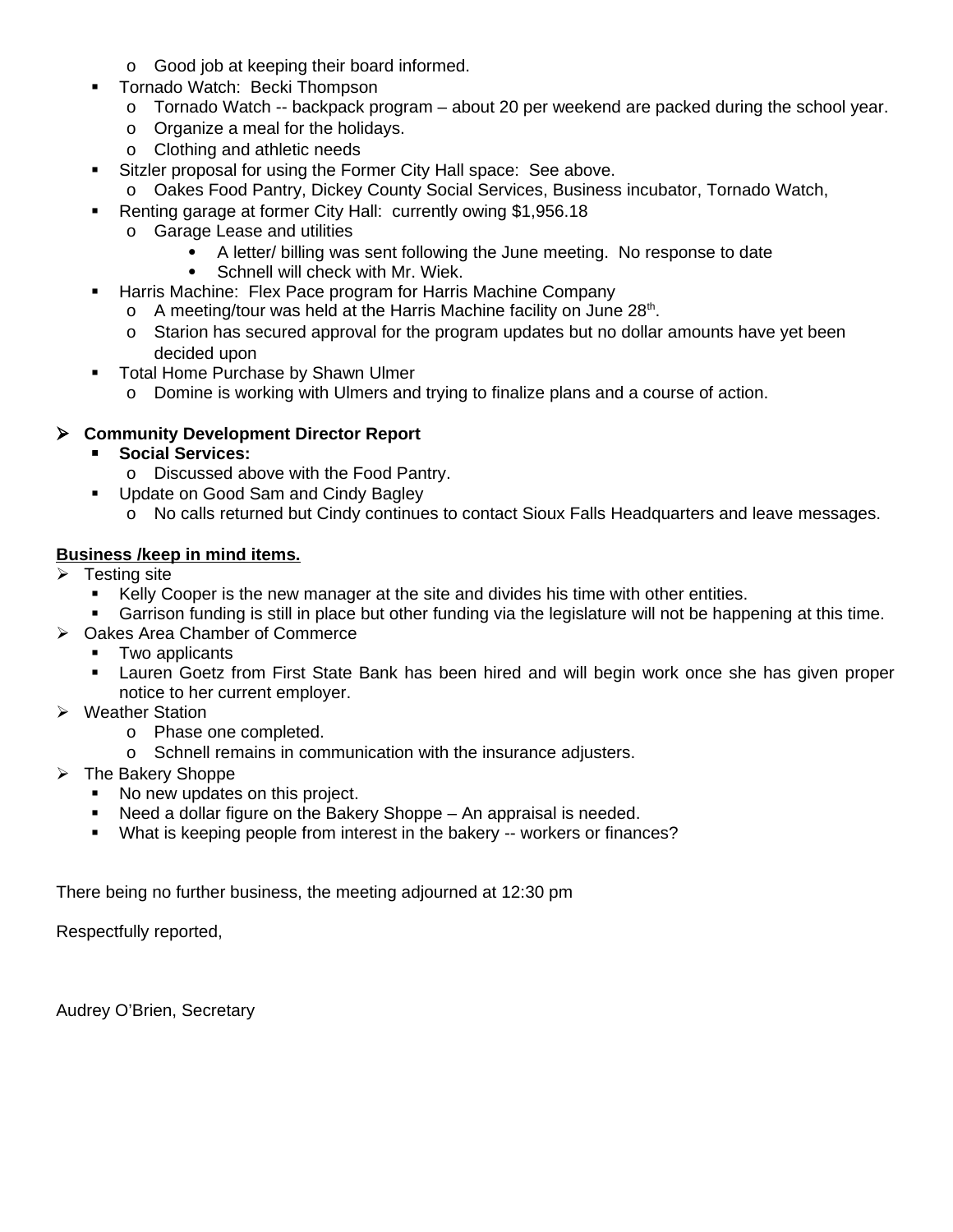

Oakes Enhancement. Inc. (OEI) Date: August 1, 2017 Place: Oakes Community Center Time: 11:30am Directors Present: Thompson, Hill, Domine, Zimmer, Zetocha, Sitzler, Directors Absent: Schnell, Forward, Haring Guests:

Treasurer, John Zetocha called the August 1, 2017 meeting of the Oakes Enhancement, Inc. Board of Directors to order at 11:35am. The meeting was held at the Oakes Community Center with six directors present. Zetocha asked for any additional items for the agenda – there were none.

#### ⇒ Secretary's Report:

- **M(Sitzler)S(Domine)P: to receive and file the minutes of the July 11, 2017 Board of Directors meeting.**
- Thank you from Alyx Schmitz was passed through out the group. She was grateful for OEI's assistance in paying for the wall mural she organized and carried through.

### **Treasurer's Report:**

- Treasurer's report
	- **M(Hill)S(Domine)P: to receive and file the treasurer's report as printed and explained.**
	- CD at First Community Credit Union o Invested for 13 months @ .71.
	- Billing from the Nursing Program with Good Samaritan Society
		- o Those gathered were content to wait until there is a report on the program before continuing their support.
- Renting garage at former City Hall: currently owing \$1,956.18
	- A letter/ billing was sent following the June meeting. No response to date. Schnell was to contact him following the July meeting.
	- Zetocha will check with Jason Paradis to write a letter requesting payment or a reason why payment has not been made.

Gaming

- June Report
	- The June report was negative but there are reasons: Rent was paid for 6 months and quarterly wages for O'Brien.
- April/May/June game reviews completed.
	- This was the first time Waldner did a quarterly review. All was good as it came out to the sheets and tickets I was given to review.
	- The report went back to Waldner for storage and the tickets are now being stored in the vault at the Community Center.

### **Projects and updates**

- Former City Hall space being leased by the Oakes Food Pantry: Updates
	- o A lease has been drawn up by Paradis Law Office
	- **o M(Sitzler)S(Thompson)P: to allow the food pantry to alter the former City Hall building to suit their immediate needs and going forward to seek written approval before proceeding with any changes to the building space.**
	- **o M(Sitzler)S(Domine)P: to approve the lease drafted by Paradis Law.**
- **Community Development Director Report**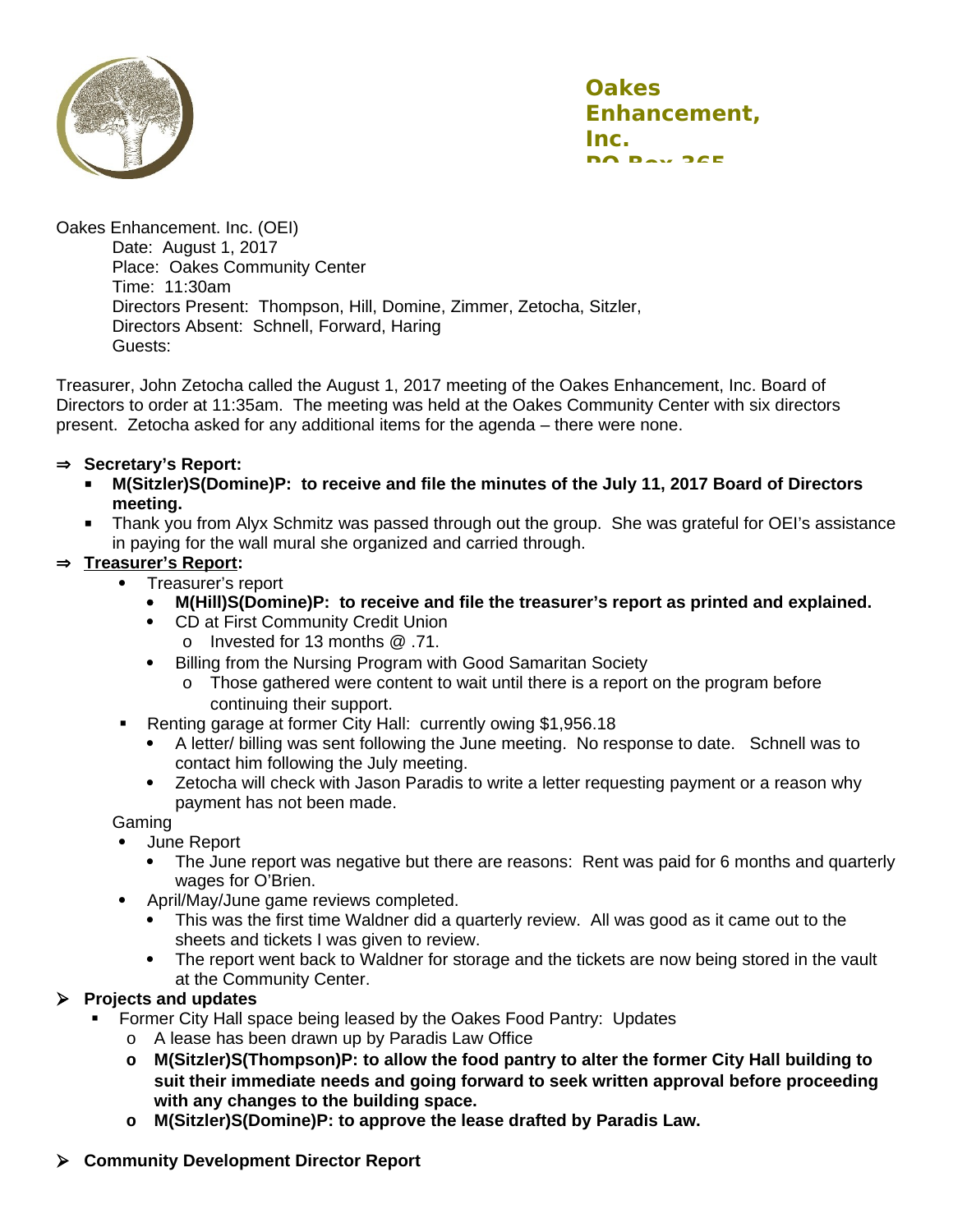o Haring was unavailable for the meeting due to a family emergency.

## **Business /keep in mind items.**

- $\triangleright$  Harris Machine: Flex Pace program for Harris Machine Company
	- o **M(Domine)S(Hill)P: to participate in an interest buydown with the Bank of North Dakota for Harris Machine Company at a 25% buydown rate based on the loan figure of \$603,000.** Not all figures are yet confirmed.
- **▶ Total Home Purchase by Shawn Ulmer** 
	- o Domine reported there are no updates at this time. Ulmers are reviewing information.
- $\triangleright$  Testing site
	- o Watch for their Trial Days.
- $\triangleright$  Cindy Bagley
	- o Updates on her proposal to Good Sam
		- Bagley did not receive approval on beds from the state so any clients would be private pay.
	- o Bagley will keep in touch with the group.
- **▶ Weather Station** 
	- o No further update currently
- $\triangleright$  The Bakery Shoppe
	- o No update currently
- > Tornado Watch
	- o Thompson reported the Tornado Watch program is excited to be sharing space with the Oakes Food Pantry
	- o Getting these groups together sharing space is a good fit.
- > Tiny Tornadoes: John Zetocha
	- o All is going well, and the non- payment families are being worked with

There being no further business the meeting adjourned at 12:20 pm.

Respectfully Reported,

Audrey O'Brien, Secretary Oakes Enhancement, Inc.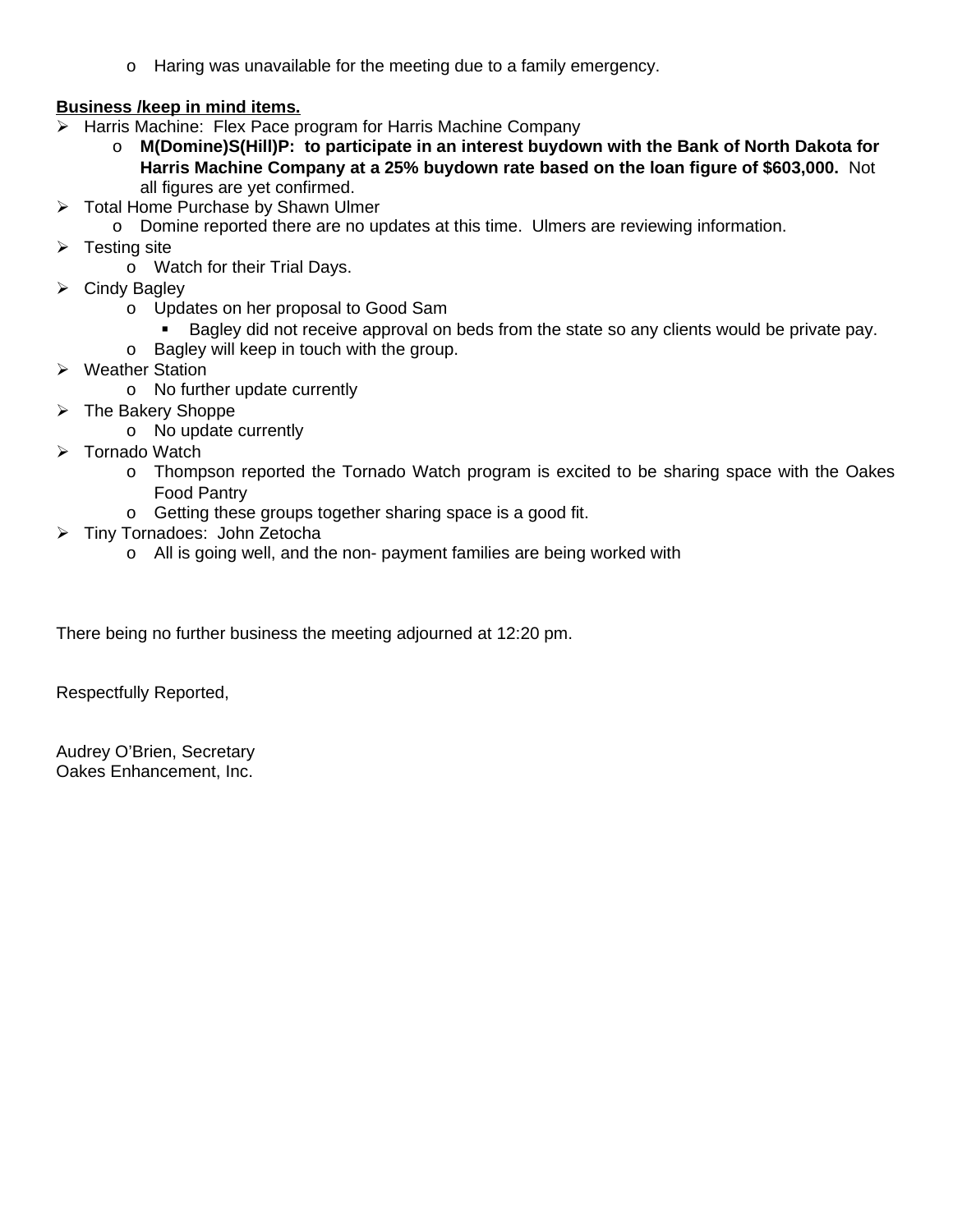Oakes Enhancement. Inc. (OEI) Date: September, 2017 Place: Oakes Community Center Time: 11:30am Directors Present: Thompson, Hill, Domine, Zimmer, Zetocha, Sitzler, Forward, Haring, Conklin Directors Absent: Schnell, Guests: Taylor Roney, Kraig Steinhoff

Treasurer, John Zetocha called September 5, 2017 meeting of the Oakes Enhancement, Inc. Board of Directors to order at 11:35am. The meeting was held at the Oakes Community Center with nine directors and two guests present. Zetocha asked for any additional items for the agenda – there were none. The guests were called upon.

#### **Guests:**

- **Taylor Roney**
	- Taylor Roney is working on her Girl Scout Project: Enhanced Oakes signing on north end of Oakes on Hospital property.
	- She will be utilizing the Oakes Sign that was removed from its Burlwood location.
	- She is working with Indigo Signs for the signing and Phillip Homan for landscaping
	- \$8500 for the sign and \$6000 for the landscaping \$15000 for this project
	- She is doing fundraising and contacting local organizations.
	- Hoping to have the project completed in spring.
	- Looking for funding
	- **M(Sitzler)s(Thompson)P: to donate \$2500 to this project.**
- **Kraig Steinhoff**
	- Superintendent Steinhoff will be rotating attendance at the meetings of OEI, Chamber, and City Council to keep the school up to date on city happenings and the city up to date with the school.

### ⇒ Secretary's Report:

 **M(Forward)S(Conklin)P; to receive and file the Secretary's report from the August 1, 2017 meeting.**

### **Treasurer's Report:**

- **Treasurer's report: M(Forward)S(Sitzler)P: to receive and file the Treasurer's report as printed.**
	- Billing from the Nursing Program with Good Samaritan Society o Still no word I will continue to contact.
- Renting garage at former City Hall: currently owing \$1,956.18
	- Garage Lease and utilities
	- No response to date on this
	- Do you wish would proceed to small claims court: This is the wishes of the group?
	- O'Brien will contact Paradis Law and get the small claims proceedings started.
	- In visiting with Paradis, O'Brien found out that Schnell had a conversation with Paradis and the discussion on this issue was to be scheduled payments through September and if nothing happens within this time frame then proceed with other avenues. O'Brien will email the board members with this finding and see if this is agreeable with the group.

#### Gaming

- The July Report was shared.
- Problems with the quarterly gaming return being have been corrected.

### **Projects and updates**

- **Updates on Food Pantry work: an entry way has been erected.**
- **•** Open house on Wednesday (September 6, 2017) from 6-7pm
- Other groups are interested in utilizing the space within the building so the Food Pantry Board is looking into setting up guidelines and practices for sub-letting parts of the building.

# **Community Development Director Report**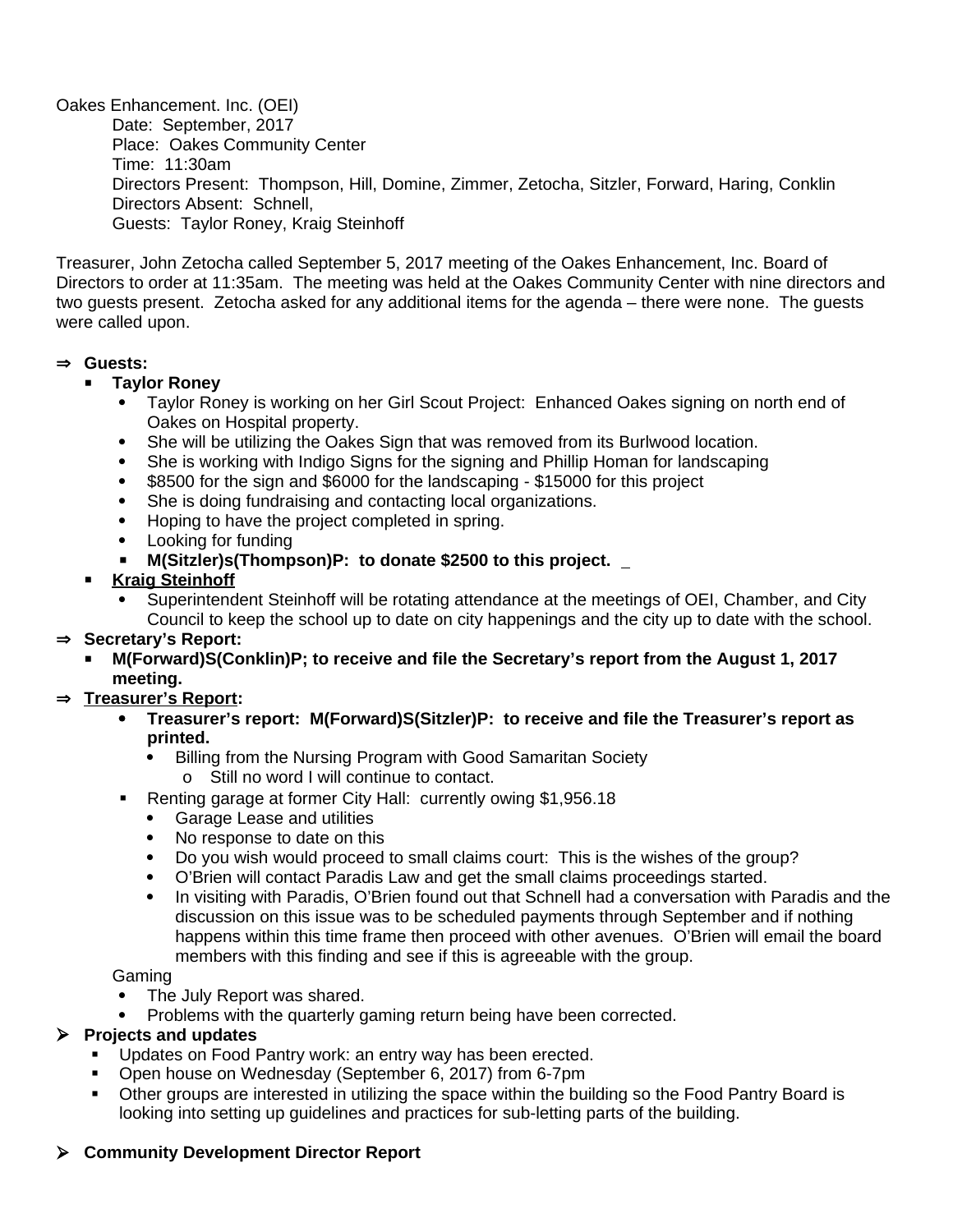- Nothing currently. She continues searches for new businesses and fielding questions about properties within in the community that could be utilized.
- $\blacksquare$

## **Business /keep in mind items.**

- Harris Machine: Flex Pace program for Harris Machine Company (Zetocha)
	- o Paperwork should be carried out in September.
- Total Home Purchase by Shawn Ulmer (Domine)
- No updates currently work continues this purchase.
- $\triangleright$  Testing site
	- Field Day date is in September.
- $\triangleright$  Cindy Bagley (Haring)
	- o Cindy has chosen to move on to different projects but will keep the door open with Good Sam.
- $\triangleright$  Oakes Good Samaritan Center nursing facilities
	- **•** We need to be proactive with a nursing facility, so we do not lose it.
	- Economic Development organizations are beginning to get these facilities up and functioning.
	- **Locally owned is the best choice for a nursing home/assisted living/senior care.**
	- Hire someone to pursue this project and how to go about it. Need an expert in the health care profession.
	- Thompson will do some leg work into the health care industry and who could assist.
	- Do we need to visit with Sioux Falls?
	- Direction of the board: Go for it now. Things will not change in a month.
		- o Committee for this will Be set up with representatives from many different backgrounds.
			- o Haring will start the ball rolling with research --
- **▶ Weather Station** 
	- o Handed off to insurance adjusters with new adjusters' things are delayed.
	- o The parts are in and have been paid for.
- $\triangleright$  The Bakery Shoppe
	- No updates currently
- Tiny Tornadoes (Zetocha)
	- All is going well.
	- **Loan payments are being made on time.**

There being no further business the meeting adjourned at 12:25 pm.

Respectfully Reported,

Audrey O'Brien, Secretary Oakes Enhancement, Inc.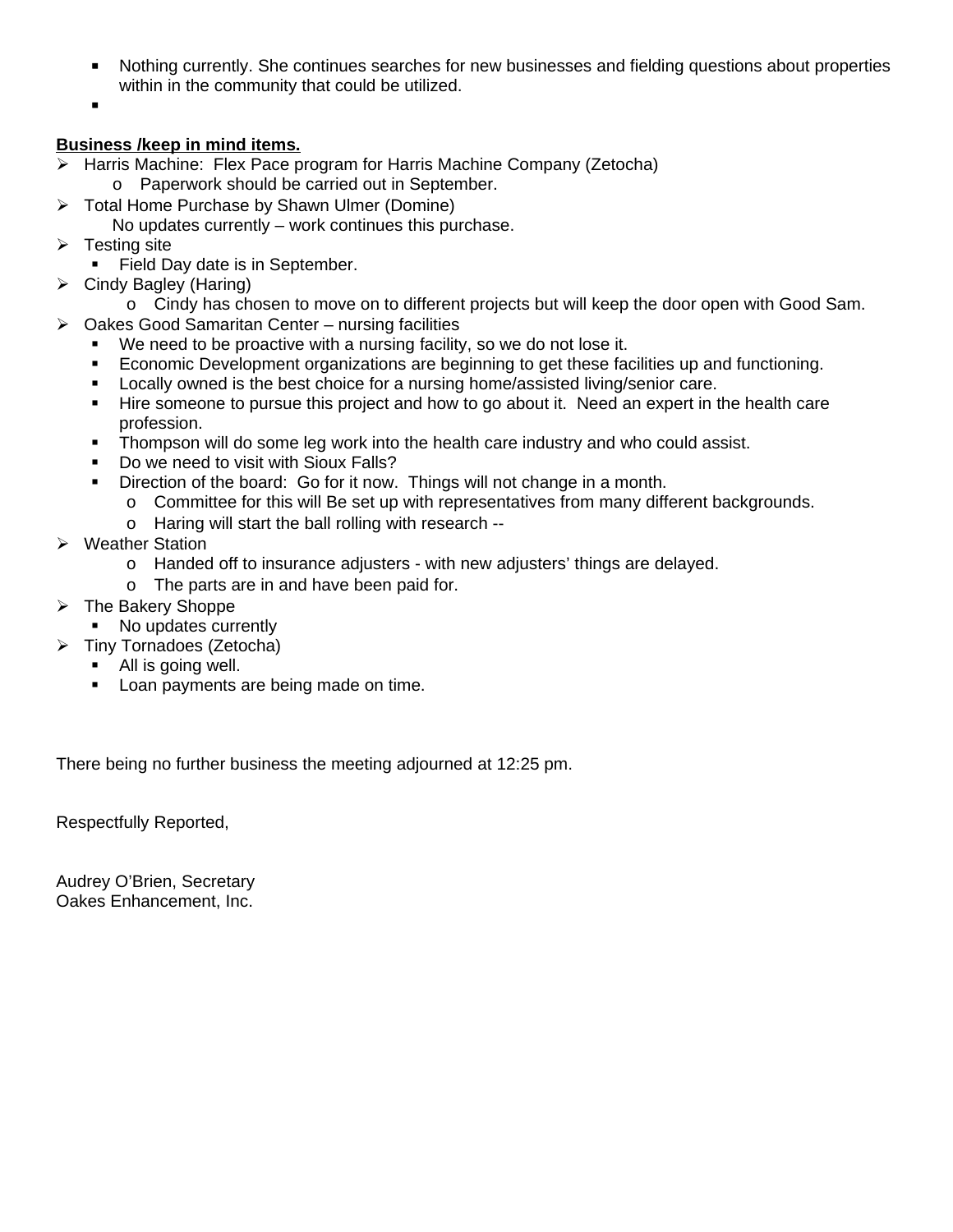

Oakes Enhancement. Inc. (OEI)

Date: October 3, 2017 Place: Oakes Community Center Time: 11:30am Directors Present: Domine, Zetocha, Haring, Conklin, Schnell Directors Absent: Thompson, Hill, Zimmer, Forward, Sitzler Guests: Lauren Goetze

President Gary Schnell called the October 3, 2017 meeting of the Oakes Enhancement, Inc, Board of Directors to order at 11:35 am. The meeting was held at the Oakes Community Center Meeting Suite with five directors and one guest present. President Schnell asked for any additions to the agenda. There being none, the business meeting began.

### **Guests:**

- Lauren Goetze: Lauren is the recently hired executive director of the Oakes Area Chamber of Commerce.
- $\Rightarrow$

### **Secretary's Report:**

**M(Conklin)S(Domine)P: to receive and file the September 5, 2017 report as presented.**

### **Treasurer's Report:**

- Treasurer's report
	- **M(Zetocha)S(Conklin)P: to receive and file the Treasurer's report as printed.**
- **-** Homan Trust
	- CD invested for 1 year.
	- Thanks to those who came to sign on the CD.
	- Action: Let Paradis Law review the agreement with Homan and give opinion.
		- O'Brien will give him a copy of the agreement.
- **Harris Machine Company interest buydown is complete and OEI's first installment has been paid.** 
	- OEI buydown will be taking place over 5 years.
- **Fund Request from Friends of Fine Arts and Academics** 
	- **M(Zetocha)S(Domine)P: to donate \$100 to Friends of Fine Arts and Academics for the variety of projects they spearhead.**
- **Renting garage at former City Hall: Wiek** 
	- Schnell visited with Wiek. As in the past, he continues without making any efforts to compensate for the money owed OEI.
- Action to take: **M(Conklin)S(Zetocha)P: to begin small claims court proceedings.** Gaming
- August Report: The report was reviewed.
- E-gaming: Waldner visited with the representative.
	- Our machines cannot be converted.
	- Her opinion was at this time it was not something we would be interested in

### **Projects and updates**

- **Updates on the Sign: Haring** 
	- o Haring has been working with Roney to make sure all paperwork is in place as in easements, DOT, and the like. A survey does need to be conducted for proper location of the sign.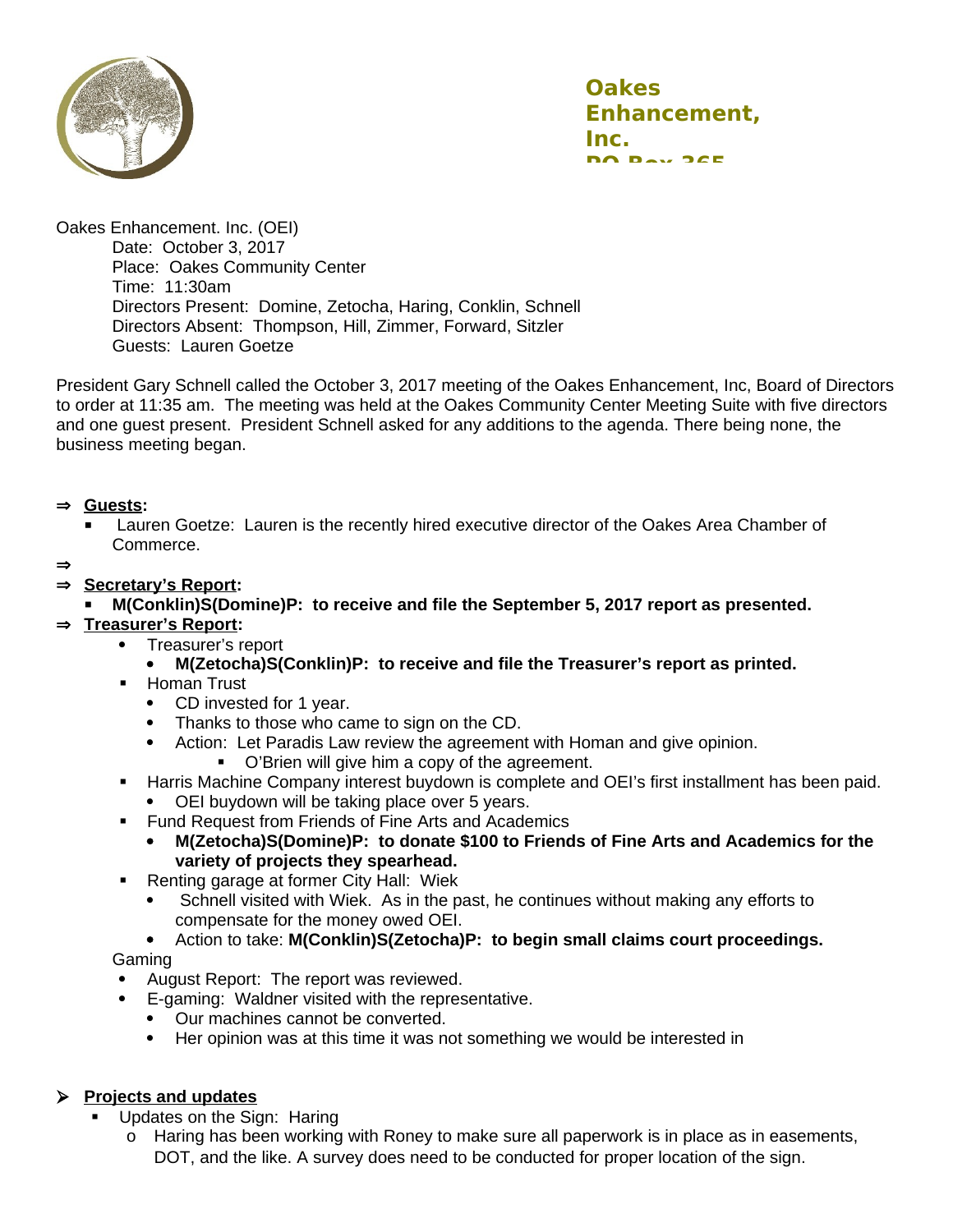- o \$5000 has been sent to Indigo Signs as a down-payment so work can commence.
- o Solar lighting is to be incorporated in the signage.
- o Ownership of the sign is in question. It should belong to some entity for purposes of liability, insurance, damage, vandalism, upkeep….
- o Ownership issues should rest with the Chamber and the City.
- **Updates on Food Pantry work: Haring** 
	- o Thoughts of naming the facility: Community Resource Services.
	- o Social Services and other entities are interested in leasing space.
- The Bakery Shoppe
	- o Dahlstrom indicated the CD tied to the Kelsen's bakery taken over by Dahlstrom will be returned to OEI. Mid-October is the target date.
	- o There is new ownership at the Bakery Shoppe, and they would like to be open by October  $15<sup>th</sup>$ .
	- o Justin Long is the purchaser and Llayce Pahl will manage.

#### **Community Development Director Report: Haring**

- Oakes Fire District
	- o Plans to construct a new Fire Hall.
	- o Plans have been approved.
	- o Location to be determined.
	- o Will have to do fund raising as they have used all their inherited finances.
- **Nursing homes** 
	- o Haring has carried on conversations with communities where the nursing facilities have become locally owned.
	- o Forman
		- Owned by the development corporation.
		- **Managed by a separate four-member board of directors.**
	- o Carrington
		- **•** Waiting to hear
	- o New Rockford
		- **Naiting to hear**
	- o Thoughts: Write a letter to Good Samaritan Society stating we would like to purchase the current facility and bring it back to local ownership
	- o The facility needs to be a non-profit entity.

### **Business /keep in mind items.**

- > Total Home Purchase by Shawn Ulmer Updates: None currently
- $\triangleright$  Testing site
	- Did anyone attend Field Days?
		- o Zetocha attended and reported– about 40 in attendance many from NDSU.
			- **Lots of discussion of Dicamba -- chemical put on beans.**
	- **EXEC** Leonard Besemann is retiring
- $\triangleright$  Cindy Bagley: Haring
	- **•** Working to flip a house.
	- **She continues to hear the same response from Good Sam -- check back in a couple of months.**
- Weather Station: awaiting workmanship.
	- Third week in October as per Schnell
- Tiny Tornadoes: Fall Enrollment Pre-school?
	- No change currently as per Zetocha
- $\triangleright$  Main Street project from the Governor: Haring
	- Making sure Main Streets in communities are attractive with empty buildings being taken care of and store front windows decorated to take away that vacant look.
	- **If** Is there any BUMP money available?
	- BUMP money -- available is \$10,498.16.
- $\triangleright$  Billing from the Nursing Program with Good Samaritan Society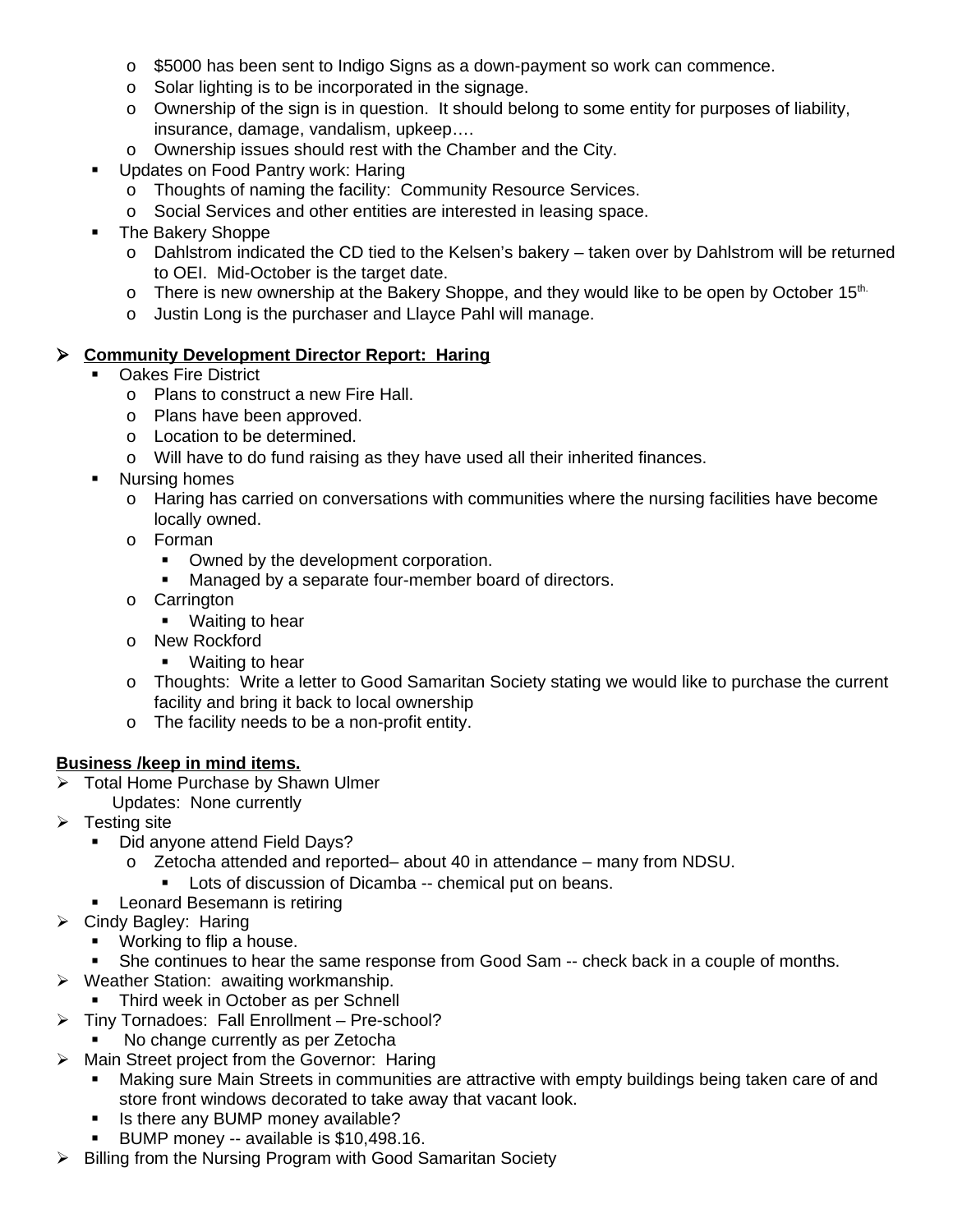No further billing on this project has been received.

**Sad news:** Haring announced she would be resigning from the position of Community Development Director as of December 31, 2017. She stated she will continue to assist with all projects, and we are free to call upon her expertise in all matters. Matter tabled until the next meeting.

There being no further business the meeting adjourned at 12:32pm.

Respectfully Reported,

Audrey O'Brien, Secretary Oakes Enhancement, Inc.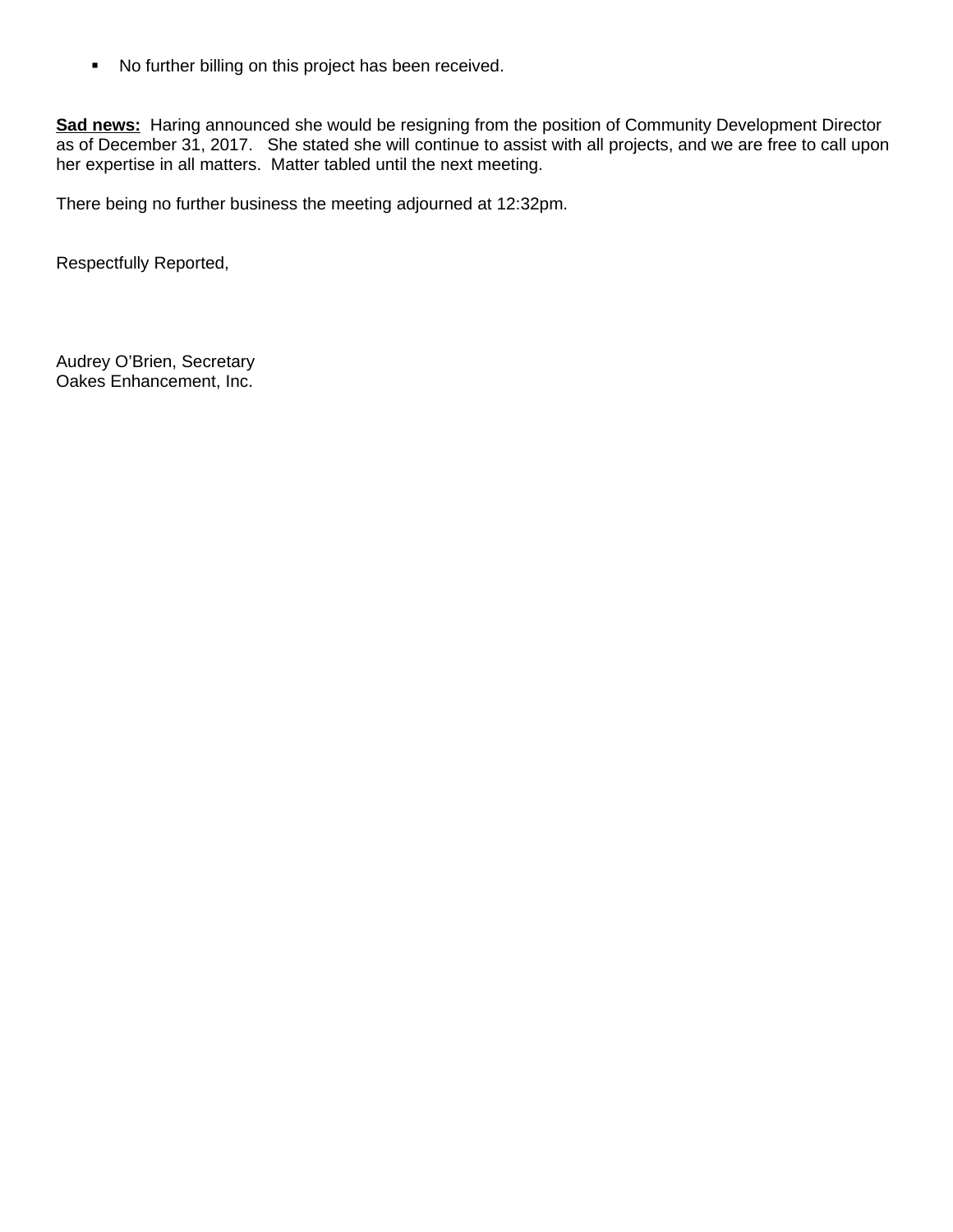

Oakes Enhancement. Inc. (OEI)

Date: November 7, 2017 Place: Oakes Community Center Time: 11:30am Directors Present: Domine, Zetocha, Haring, Conklin, Schnell, Hill, Sitzler Directors Absent: Thompson, Zimmer, Forward Guests: Pam Waldner and Kraig Steinhoff

President Gary Schnell called the November 7, 2017 meeting of the Oakes Enhancement, Inc, Board of Directors to order at 11:35 am. The meeting was held at the Oakes Community Center Meeting Suite with seven directors and two guests present. President Schnell asked for any additions to the agenda. There being none, the business meeting began.

#### **Guests:**

- **Pamela Waldner:** Gaming Manager
	- Gaming is going well, and she is figuring out how all the forms work.
	- $\bullet$  How much time does this job take: Pam does not keep track of time  $-$
	- Beginning to understand the quarterly reports.
- **Kraig Steinhoff** (Superintendent of Oakes Public Schools) was welcomed.
	- He is attending community meetings to see how they operate and how the school can fit in and assist in the functioning of Oakes.

#### **Secretary's Report:**

**It was agreed to receive, and file October 3, 2017 report as presented.**

### **Treasurer's Report:**

- Treasurer's report
	- **M(Sitzler)S(Hill)P: to receive and file the Treasurer's report as printed.**
	- Action to take on **Prairie Printing** do we write this off this year? Ptacek Financial will have to be made aware of action.
		- **o** Owe South Central Dakota Regional Council \$22,000 and making monthly payments.
		- **o** Owe OEI: \$7,741.42
		- **o** M(Conklin)S(Zetocha): to take this action to small claims court. After discussion, the motion failed.
		- **o** Recommendation: Send communication to Prairie Printing -- requiring full payment. If they would like to intercede, we need to come up with a plan. Schnell will investigate this matter.
	- Review of repurchase agreement.
	- O'Brien will do more research and will discuss at the next meeting.
- Homan Trust
	- The advice of Paradis Law was to approach Homan stating the agreement no longer has meaning and should be dissolved.
	- Action: President Schnell visit with JT Homan to see if an agreement can be reached
	- Haring will check on the tax issues since Alco vacated the property.
- Renting garage at former City Hall: Wiek
	- Paradis Law drafted a letter, and it was sent certified giving him until the end of October to pay what was owed for rent/lease and utilities. \$1,406.18
		- o Nothing has been received and no contact has come forth by Wiek.
	- With the action taken at the October meeting small claims court proceedings will now be started.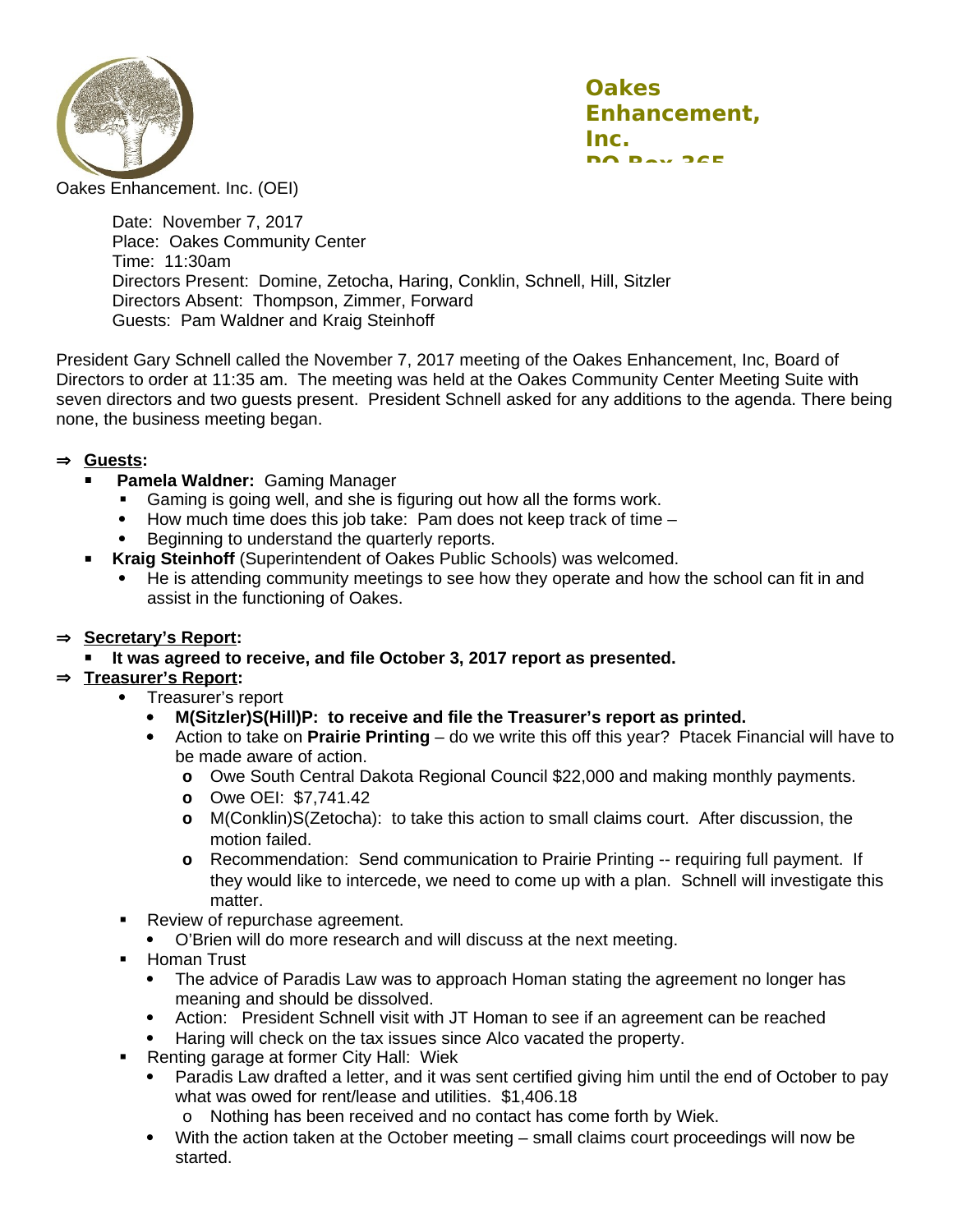- Action from October meeting
	- *o Schnell visited with Wiek. As in the past, he continues without making any efforts to compensate for the money owed OEI.*
	- *o Action to take: M(Conklin)S(Zetocha)P: to begin small claims court proceedings.*

Gaming

- September Report: The report was reviewed.
- Review for Waldner she has been employed for 7 months.
	- O'Brien will be in contact with Waldner to keep track of her hours for a month or two so they can better judge how wages should be paid. After receiving this time log, a review of salary will be brought before the group.

### **Projects and updates**

- **Updates on the Sign: Haring** 
	- o Survey crew coming in so correct/legal placement of the sign will be made.
- **Updates on Food Pantry work: Haring** 
	- o Name of facility: No name yet
	- o Additional tenants: Social Services
	- o Still dropping off food supplies at Grace Lutheran until December.
	- o Tornado Way is working with the Food Pantry.

o

- **Davita (Schnell)** 
	- o Tax exemption on the property has run out.
	- o Davita lapsed in renewing their lease and will now go on an annual basis.
	- o 12 15 patients and 4 employees
	- o Sanford sounds interested in the facility. If they took over the tax exemption would kick in again as it would be a new business
	- o Keep this project in mind.

o

- Oakes Fire Department (Schnell/Haring)
	- o Schnell visited with Jeremy Sitzler concerning the location of a new fire hall.
	- o CDI Property would be a great location (curved corner of Fir Avenue and  $4<sup>th</sup>$  Street)
	- o Fire department paid \$50,000 for the lots behind the Angry Beaver.
	- o Haring will look up how much actual property is there to utilize in the CDI location -- some of this could be owned by the railroad – also looking at to the water system being in a loop and not at the end of a water run which could put sand in the water.
	- o To make this work OEI would have to purchase property and demo the building –
- **Tiny Tornadoes** 
	- o Financials have been provided to OEI and Zetocha explained
- The Bakery Shoppe
	- o The Leverage CD has returned to OEI.
	- o At the end of the year, Ptacek Financial will move the CD from leveraged funds to OEI CD's.

### **Community Development Director Report: Haring**

- **•** Oakes Fire District
	- o See Above: Any further updates on this project.
- **Community Based Nursing Homes** 
	- o No additional information currently
	- o A letter was drafted by Haring to Good Sam stating OEI would like to meet with them at their convenience.
- **Governor's Main Street Project** 
	- o Haring is taking care of this matter.
	- o Haring will keep us informed once the Governor has finalized this project.
- **Tabled Business**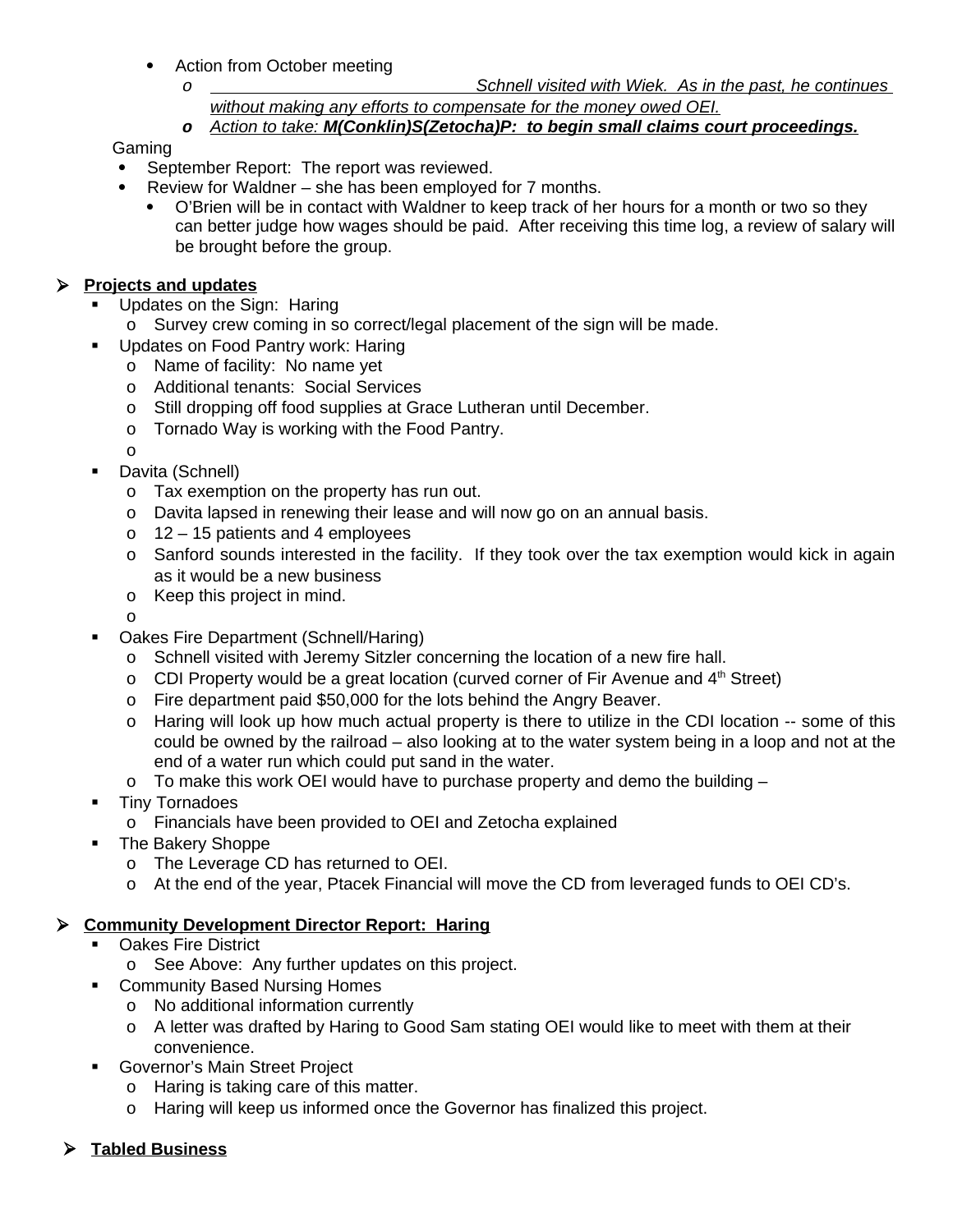- o Community Development Directorship
	- Will this position be opened to the community?
	- The Oakes Area Chamber of Commerce is not ready currently to combine the two positions.
	- The current Chamber Manager is recently hired.
		- Does not have an established network at the present time.
		- She is also learning the position.
	- **Haring and Conklin will write a job description for the Community Development Director** position

### **Business /keep in mind items.**

- > Total Home Purchase by Shawn Ulmer
	- Updates: None currently
- $\triangleright$  Testing site
	- No updates currently
- Weather Station
- New equipment installed but there are more issues.
- > Nursing Program
	- The ball is in their court.

There being no further business the meeting adjourned at 12:50pm.

Respectfully Reported,

Audrey O'Brien, Secretary Oakes Enhancement, Inc.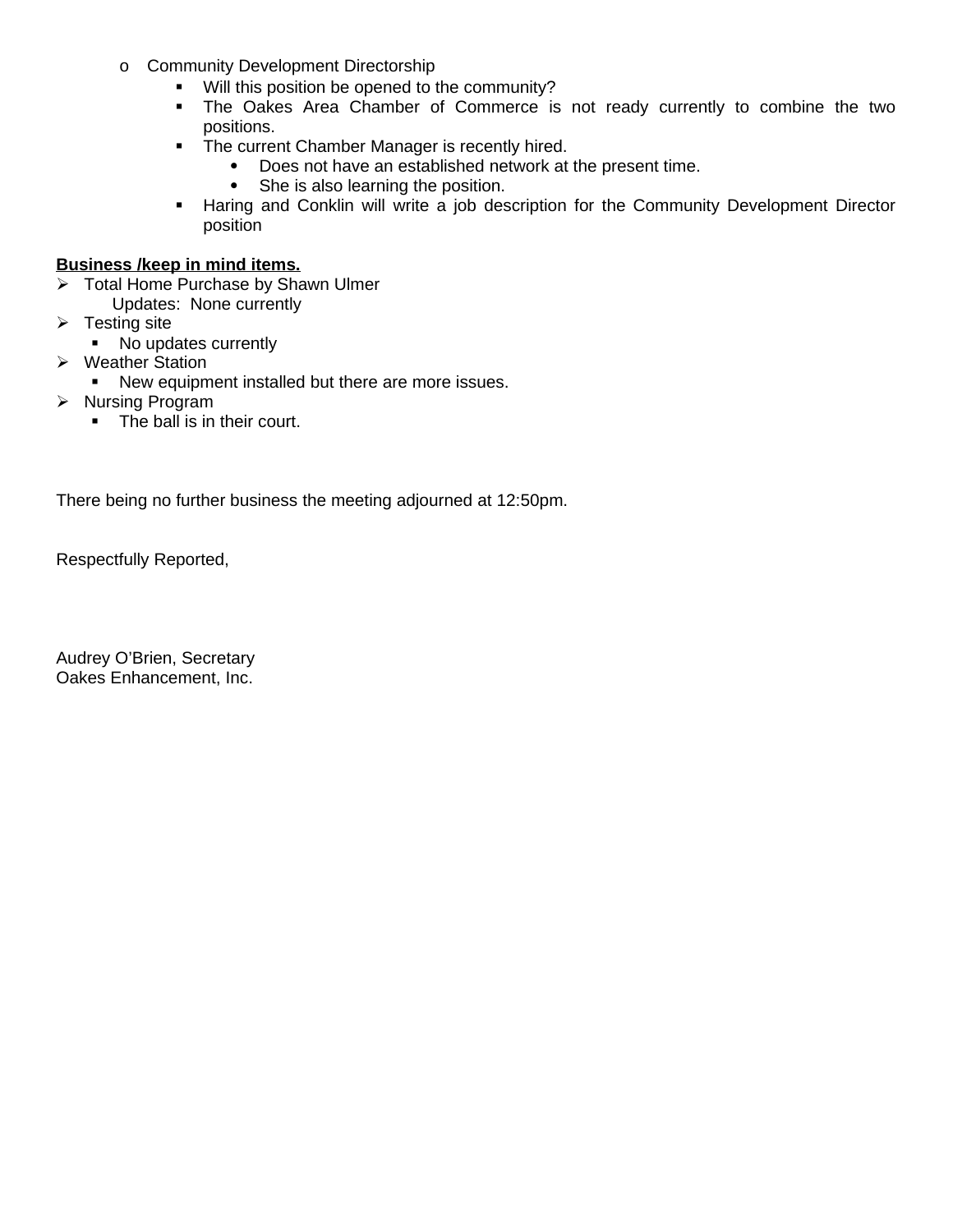

Oakes Enhancement. Inc. (OEI)

Date: December 5, 2017 Place: Oakes Community Center Time: 11:30am Directors Present: Haring, Conklin, Schnell, Hill, Sitzler, Forward, Thompson Directors Absent: Zetocha, Domine, Zimmer Guests:

President Gary Schnell called the December 5, 2017 meeting of the Oakes Enhancement, Inc, Board of Directors to order at 11:35 am. The meeting was held at the Oakes Community Center Meeting Suite with seven directors present.

- **Guests: No guests**
- **Secretary's Report:**
	- **M(Forward)S(Sitzler)P: to receive and file the minutes of the November 7, 2017 as presented.**

## **Treasurer's Report:**

- Treasurer's report
	- **M(Hill)S(Thompson)P: to receive and file the Treasurer's report as printed.**
	- Any feedback from Hollingsworth
		- o No report currently
- **BUMP** request
	- Ouilt & Sew.
		- **o M(Sitzler)S(Forward)P: to offer a grant of \$1850 and a CD secured loan for \$1850 using the financial institution rates the Quilt and Sew shop is working with.**
- **Salary and retirement** 
	- Waldner
		- o Waldner figures she works 2.5 to 3 hours per day which does not include work on the quarterly reports.
		- **o M(Hill)S(Sitzler)P: to offer Waldner \$45 per day.**
	- **M(Conklin)S(Sitzler)P: to offer 5% of total annual wages as a retirement figure for Waldner and O'Brien.**
	- O'Brien
		- **o M(Sitzler)S(Thompson)P: to offer O'Brien a 5% increase in wage based on last year's wage total.**
		- **o** O'Brien is instructed to check with Ptacek Financial to make sure the pay for O'Brien complies with federal mandates making this a strait salaried position beginning in January 2018.
- **Review of repurchase agreement.** 
	- O'Brien did calculate and stated: OEI is still over \$250,000 in total investments at Starion and the bank president said there would be no fees to the account even if funds in the business checking account were reduced. It was recommended to remain in the repurchase agreement. Those present agreed.
- **-** Homan Trust
	- Report from Schnell
		- o Schnell awaits a call back from Homan.
	- The OEI Board granted Schnell the authority to negotiate this matter using figures from \$0.00 to a max of \$5,000.00.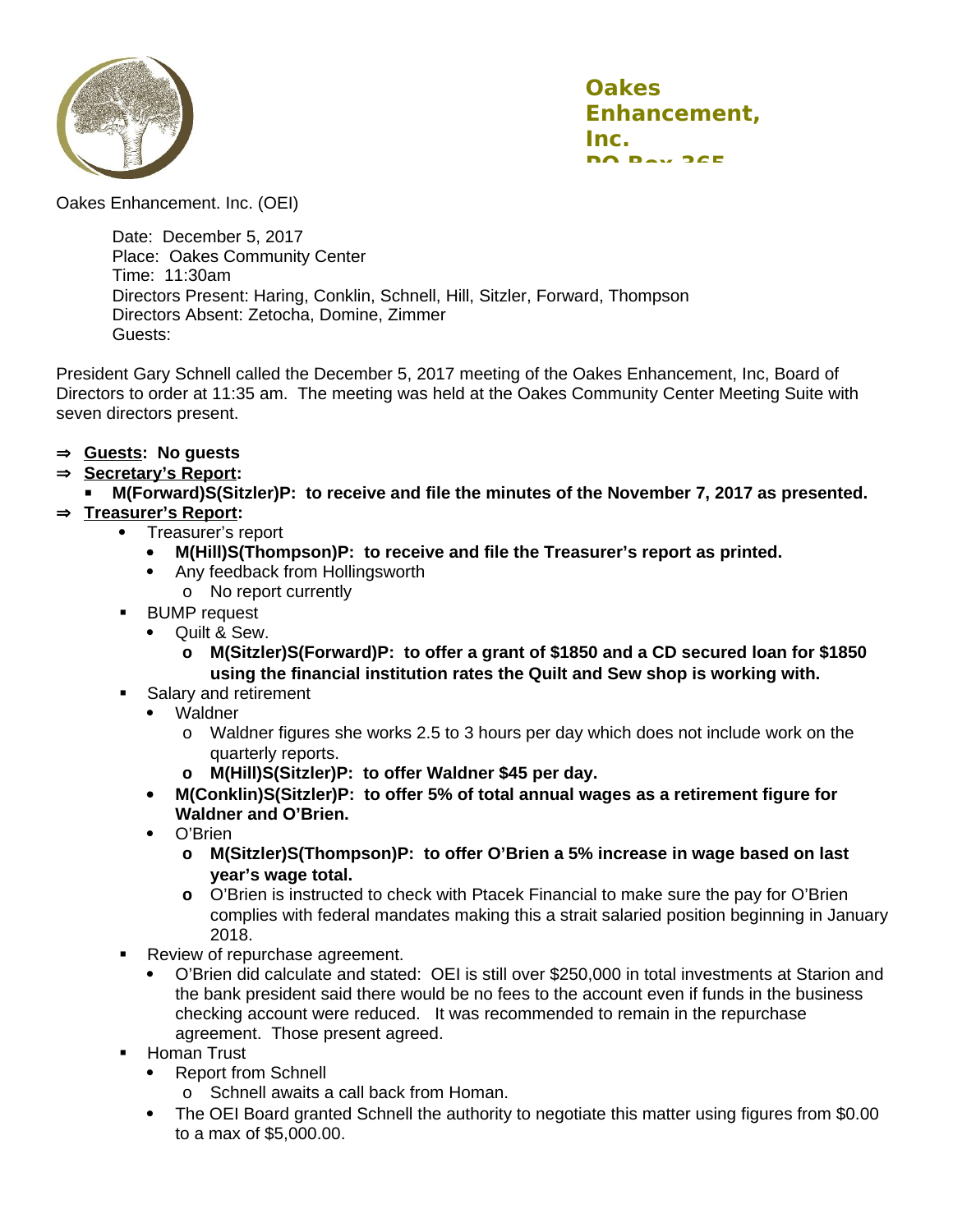- Once an agreement is reached a letter should be drafted to release OEI from the current document and signed by Homan and OEI Representative Schnell.
- Renting garage at former City Hall:

• File small claims –Haring will begin the paperwork – working with O'Brien for the total figures. Gaming

- October Report: The report was reviewed.
- Review for Waldner: hours calculated: Please see above for action.

#### $\bullet$  **Projects and updates**

- **Updates on Food Pantry** 
	- o The door locks have been set in place.
	- o Food deliveries are being accepted at the new location.
- Davita
	- o With Dr. Rup Nagala on vacation, Schnell could not obtain answers to his questions concern DaVita.
- Good Sam and Sanford negotiating
	- o Is this a merger or is Sanford looking to buy the beds?
- **-** Annual Meeting

**M(Conklin)S(Sitzler)P: To move the annual meeting to March – the first Tuesday. Meeting to be held at the Oakes Community Center Meeting Suite.** This action is in compliance with the bylaws:

ARTICLE IV– Section 1 – a. The annual meeting shall be held within the first quarter of each year.

**o**

# **Community Development Director Report**

- Oakes Fire District
	- o Sitzler and Haring are working on this project.
	- o Blueprints for a new fire hall were viewed.
	- o The fire department does own the lot behind the Angry Beaver -- the CDI location is property leased from the Railroad.
	- o Estimate for the building is one million dollars.
	- o Haring will continue work to find a good location as not all are in favor of using the lot behind the Angry Beaver.
	- o OEI is in favor of this project up to \$100,000. Details to be worked out in the future as to how payment would be made. The location is critical to the appropriation of this funding.
	- **o M(Conklin)S(Forward)P: to pledge \$100,000 to the Oakes Fire District Project once a favorable location has been secured.**
- Community based nursing homes
	- o See the notes above concerning Good Sam and Sanford
- **Governor's Main Street Project** 
	- o Plans not finalized.
- **Updates on the Sign** 
	- o Still working on the survey of the property

# **Tabled business**

- Community Development Directorship: Conklin
	- Hiring a director of Economic Development –
	- Conklin put together information from many different locations. The description was comprehensive as to what services OEI would want/expect from a Development Director.
	- O'Brien will email the board members with information from Charlie Kraemer's employment days.

### **Business /keep in mind items.**

- $\triangleright$  Total Home Purchase by Shawn Ulmer
	- o No updates currently.
- $\triangleright$  Testing site:
	- No report currently
- Weather Station: